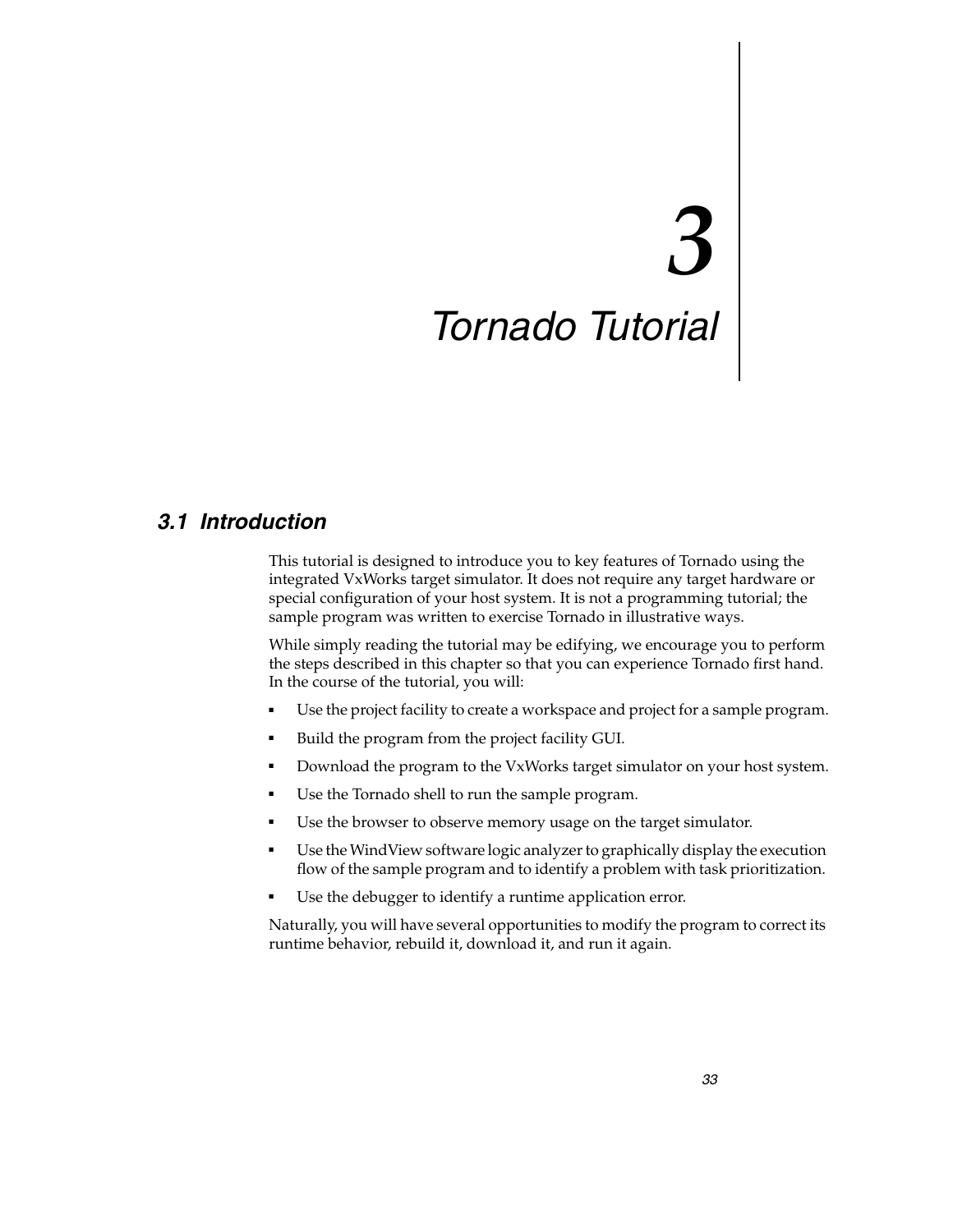The tutorial assumes minimal knowledge of multi-threaded programming in C, and basic Windows usage.

You might approach the tutorial with the following scenario in mind:

*A colleague has abruptly announced that he is going on vacation, and the VP of Engineering has handed you the delinquent's portion of The Project. You are alarmed. His code is typically cryptic, poorly documented, and full of run-time mischief. The thought of reading his source gives you a headache. And the target hardware seems to have gone on vacation with him. You decide to use Tornado's target simulator and analytical tools to see how the code behaves...*



**NOTE:** This tutorial is intended for use with the integrated VxWorks target simulator. The results may differ if used otherwise (with target hardware, for example).

#### *3.2 Start Tornado*

To start Tornado, select Start>Programs>Tornado2.2>Tornado (with a default installation), or select the Tornado desktop shortcut (if you have created one).

If Tornado is unable to connect to a Tornado registry, you will be prompted to start one. See *Step 10: Set Up the Tornado Registry*, p.11 for information about registry configuration options at installation. You can start a registry manually by selecting the Tornado Registry option from the Tornado program group menu.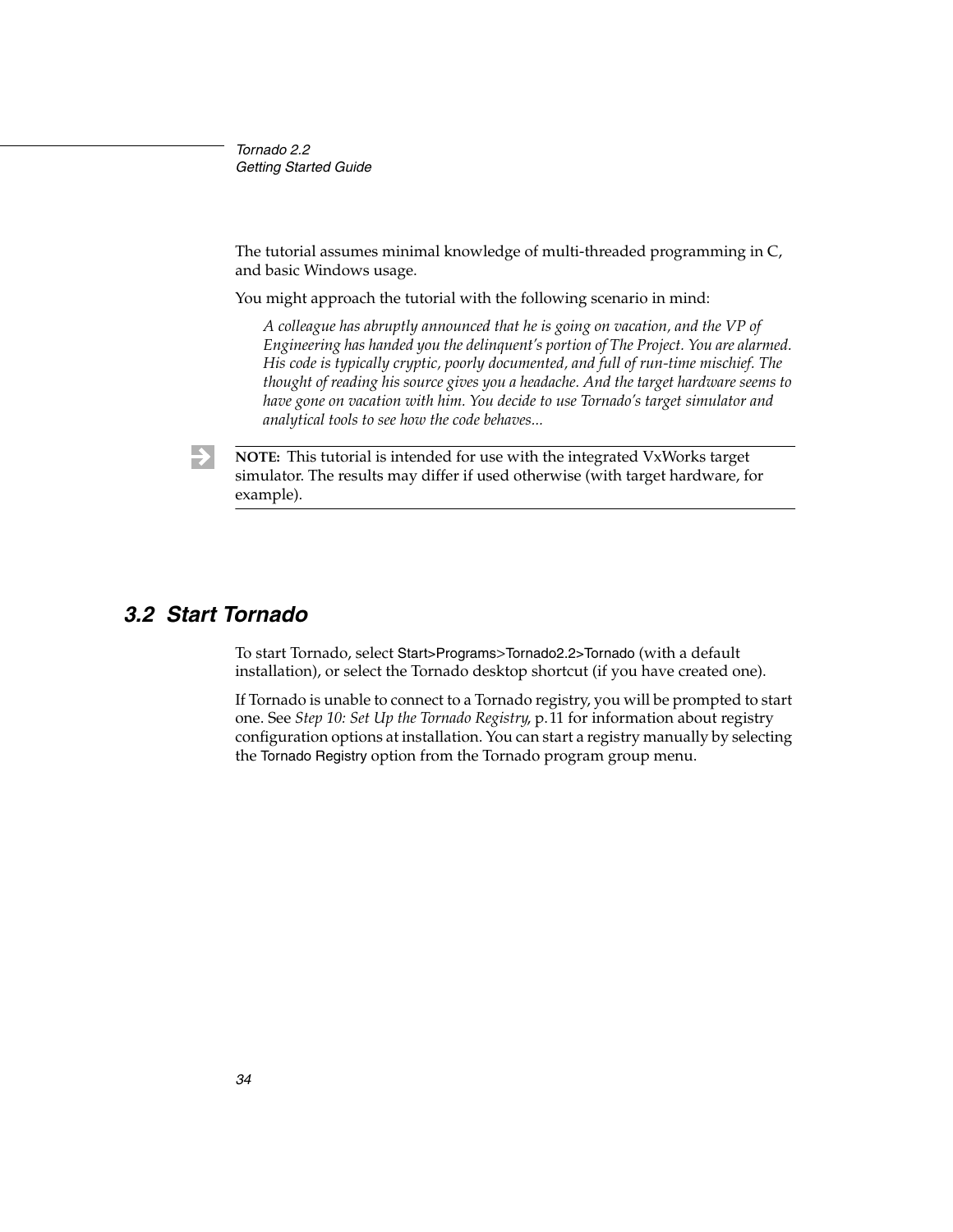The main Tornado window appears with the Create Project dialog box open by default:



You can use the toolbars as floating palettes or dock them on the sides, top, or bottom of the main Tornado window.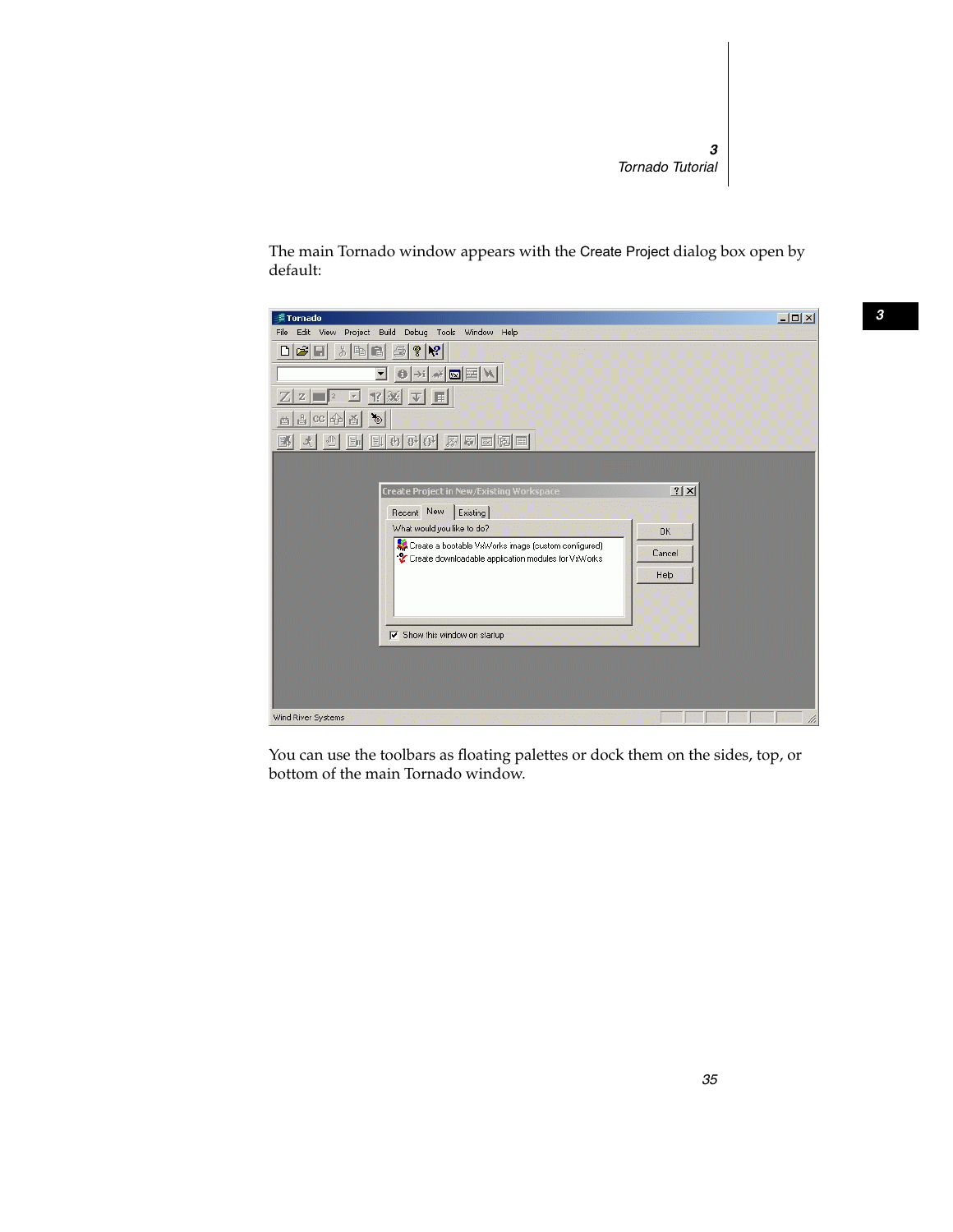# *3.3 Create a Project*

If the Create Project in New/Existing Workspace dialog box is not displayed, click File>New Project.

Then select the option for a downloadable application:

| <b>Create Project in New/Existing Workspace</b>                                                            | $?$   $\times$ |
|------------------------------------------------------------------------------------------------------------|----------------|
| Recent New<br>Existing                                                                                     |                |
| What would you like to do?                                                                                 | OK             |
| Create a bootable VxWorks image (custom configured)<br>Create downloadable application modules for VxWorks | Cancel         |
|                                                                                                            | Help           |
|                                                                                                            |                |
|                                                                                                            |                |
| $\nabla$ Show this window on startup                                                                       |                |

Click OK to continue.

The Tornado application wizard appears. This wizard guides you through the steps of creating a new project. In the first step, the wizard prompts you for:

- A name for the project.
- The full path and name of the directory you want to use for the project files.
- An optional description of the project.
- The name and location of the workspace file, which contains information about the workspace, including which projects belong to it.

A *project* consists of the source code files, build settings, and binaries that are used to create an application.

A *workspace* is simply a grouping of one or more projects, which provides a useful means of working with related material, sharing code between projects, and associating related applications. Once a project and workspace have been created, a workspace window displays information about the projects that it contains.

You can accept the wizard's defaults for the project and workspace, but it is preferable to set them up outside of the Tornado installation tree. (If you do so, you won't have to untangle your work from the Tornado tree when you upgrade Tornado.)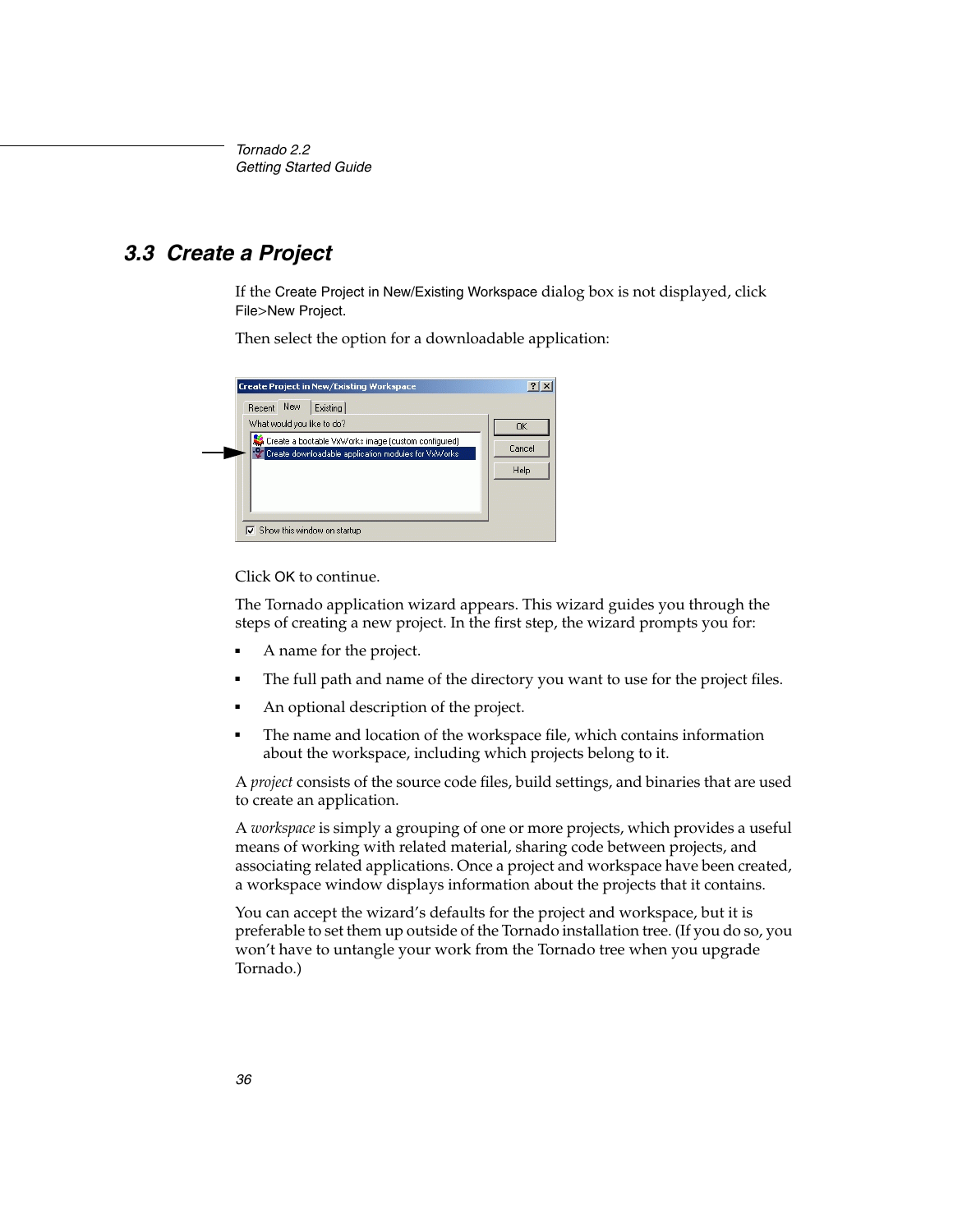In the wizard dialog (displayed below):

- The project name is gizmo.
- The project directory is **c:\projects\gizmo**.
- The project description is lightning gizmo.
- The path and file name for the workspace are **c:\projects\lightning.wsp**:

|                                          | ? x<br>Create downloadable application modules for VxWorks: step 1 |
|------------------------------------------|--------------------------------------------------------------------|
| $\bf{0}$<br>$\mathbf{0}$<br>$\bf{0}$     | Project<br>Name:<br>gizmo                                          |
| .out<br><b>VxWorks</b>                   | Location:<br>C:\projects\gizmo<br>$\ldots$                         |
| Project description (optional)           |                                                                    |
| lightning gizmo                          |                                                                    |
| Workspace<br>C Add to current Workspace  |                                                                    |
| Add to a New or Existing Workspace<br>G. |                                                                    |
| C:\projects\lightning.wsp                |                                                                    |
| Help<br>Cancel                           | Next ><br>< Back<br>Finish                                         |

 $\blacktriangleright$ 

**NOTE:** The directory path for the workspace must exist—or at least match the path (or an initial segment thereof) defined in the project Location field—for the wizard to complete project creation.

Click Next to continue.

In the second wizard dialog, you identify the toolchain with which the downloadable application will be built.

A *toolchain* is a set of cross-development tools used to build applications for a specific target processor (preprocessor, compiler, assembler, and linker).

The default toolchain names for target simulators take the form SIM*hostOs*gnu (for example, SIMNTgnu).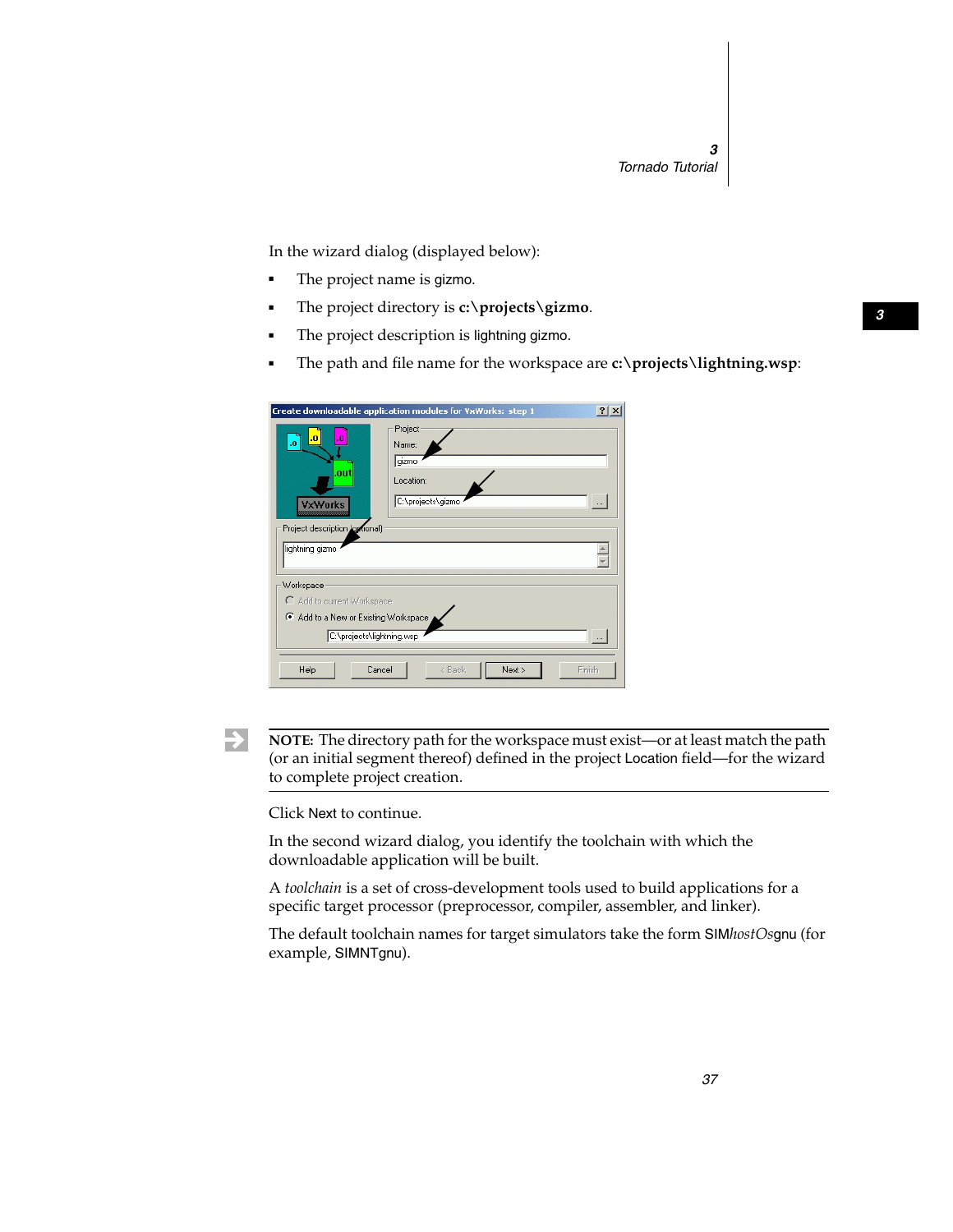Select A toolchain and the option for the target simulator from the drop-down list, as illustrated below:

|                                          | $ ?  \times$<br>Create downloadable application modules for VxWorks: step 2                                                                                                                   |
|------------------------------------------|-----------------------------------------------------------------------------------------------------------------------------------------------------------------------------------------------|
| $\bf{0}$<br>.n<br>.out<br><b>VxWorks</b> | Specify a toolchain for building this Project. This toolchain can<br>be set explicitly, or can be copied from an existing<br>Downloadable Project.<br>Would you like to base your project on: |
| An existing project                      | simpc_gnu.wpj                                                                                                                                                                                 |
|                                          |                                                                                                                                                                                               |
|                                          | C:\Tornado2.2\target\proj\simpc_gnu\simpc_gnu.w_                                                                                                                                              |
|                                          |                                                                                                                                                                                               |
| C A toolchain                            | SIMNTgnu                                                                                                                                                                                      |
|                                          |                                                                                                                                                                                               |
|                                          |                                                                                                                                                                                               |
|                                          |                                                                                                                                                                                               |
| Help<br>Cancel                           | < Back<br>Next ><br>Finish                                                                                                                                                                    |

Click Next to continue.

The final wizard dialog confirms your selections:

| 2x<br>Create downloadable application modules for VxWorks: step 3 |                                                                           |  |
|-------------------------------------------------------------------|---------------------------------------------------------------------------|--|
| $\bf{0}$<br>$\cdot$ <sub>0</sub><br>.o<br>.out<br><b>VxWorks</b>  | The Project Creation Wizard will now create your Downloadable<br>Project. |  |
| Workspace<br>Project<br><b>Tool Chain</b>                         | C:\projects\lightning.wsp<br>C:\projects\gizmo\gizmo.wpj<br>SIMNTgnu      |  |
|                                                                   | Finish <sup>"</sup>                                                       |  |
| Help                                                              | Cancel<br>< Back<br>Next >                                                |  |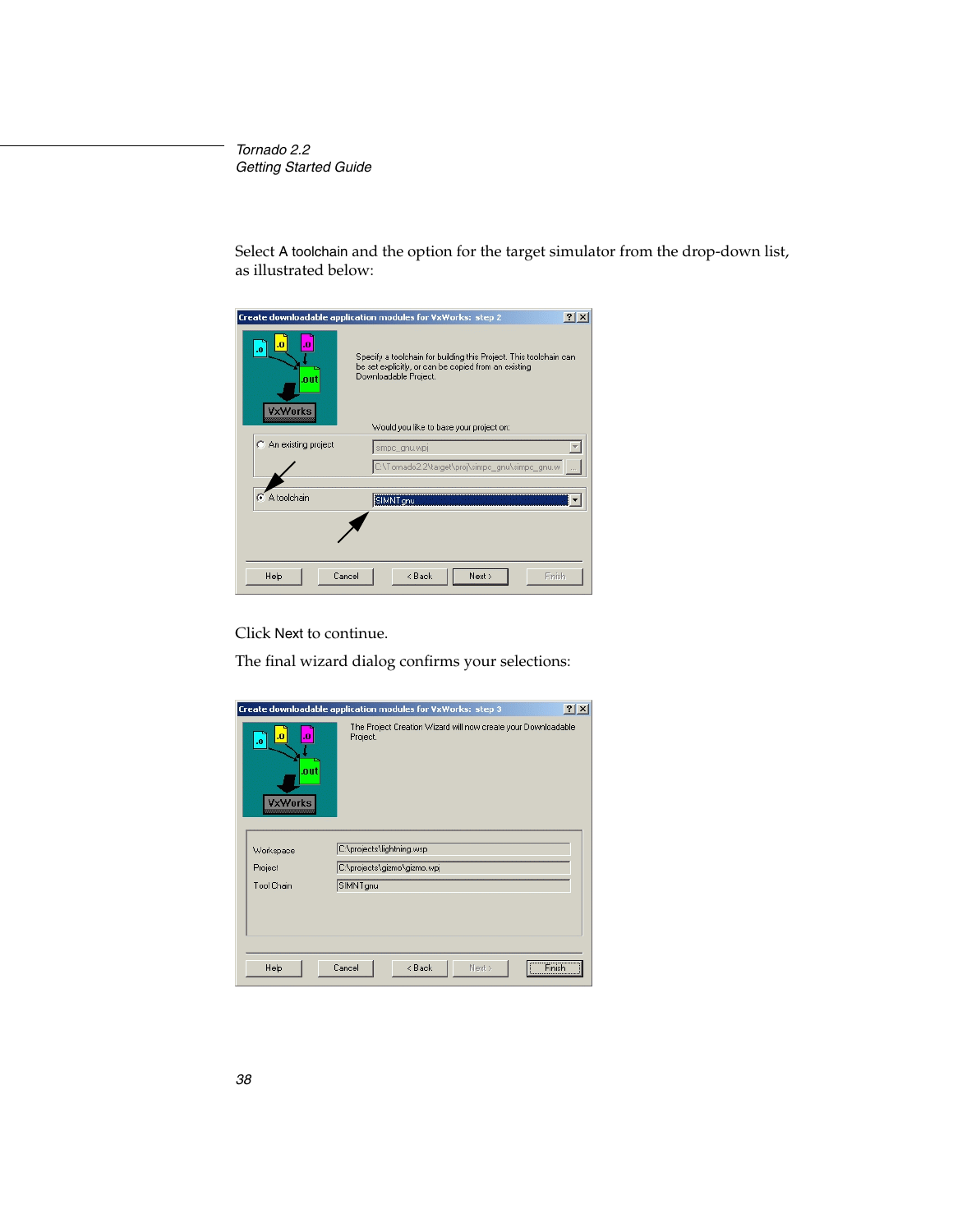Click Finish to continue.

The Workspace window appears. The workspace window title includes the name of the workspace, and the window itself includes a folder for the project:



 $\blacktriangleright$ 

**NOTE:** Context menus provide access to all commands that can be used with the objects displayed in, and the pages that make up, the Workspace window. Use the right mouse button to display an object's context menu.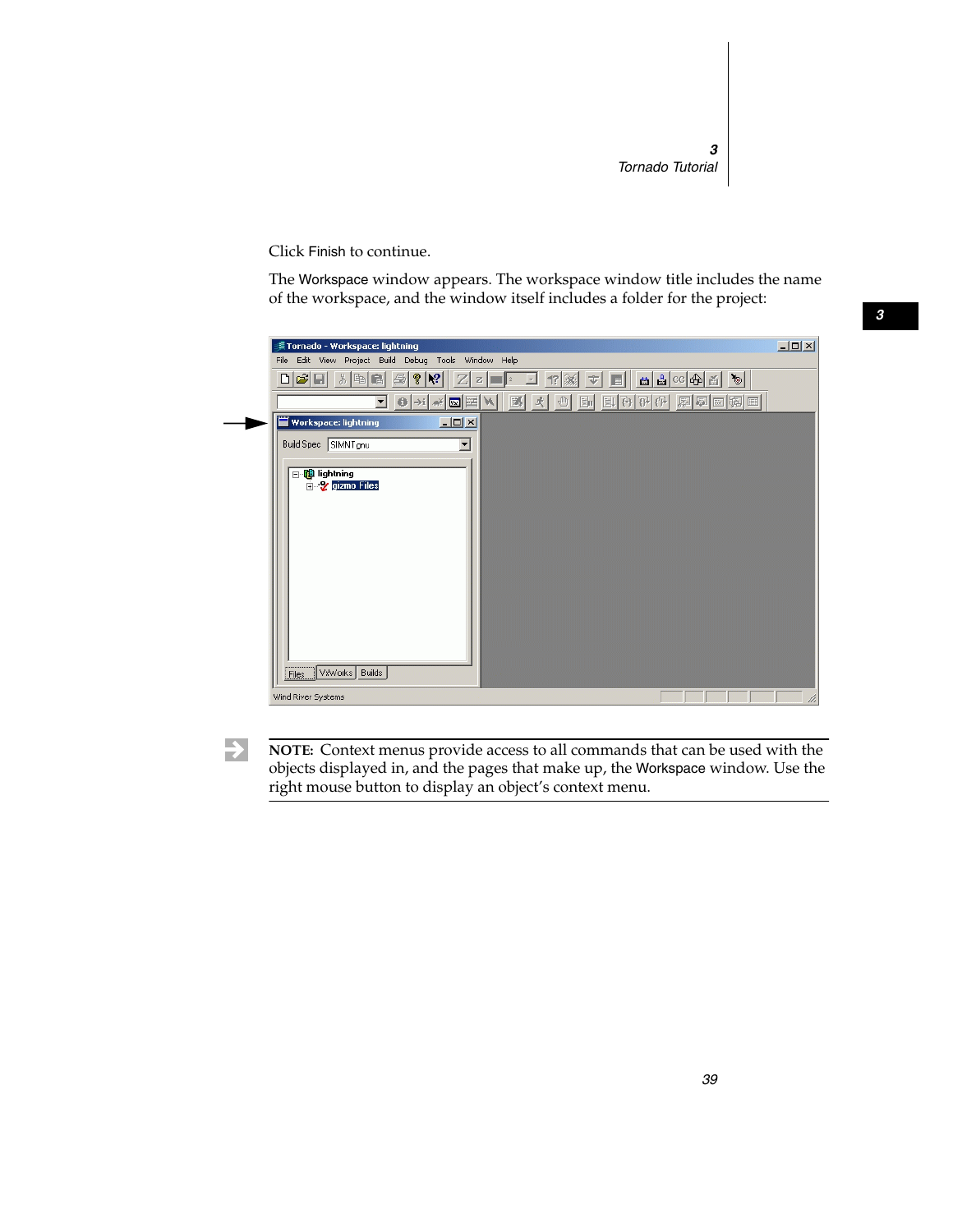# *3.4 Add the Sample Source File to the Project*

The sample program for this tutorial is **cobble.c**. It is a simple multi-tasking application that simulates a data collection system in which data is retrieved from an external source (for example, a device that generates interrupts as data comes in). The four **cobble** tasks are:

- **tCosmos**, which simulates an interrupt service routine (ISR) and generates new data.
- **tSchlep**, which collects the data.
- **tCrunch**, which performs calculations on the data to obtain a result value.
- **tMonitor**, which monitors the results and prints a warning message if they are outside of the safety range.

The **cobble** program also includes the **progStart( )** and **progStop( )** routines. Later in the tutorial, you will use these routines to start and stop the program.

Before you add the sample program to the project, copy it from the Tornado installation tree to another location, such as the project directory you have set up with the Tornado project wizard.

The sample file **cobble.c** is located in *installDir***\target\src\demo\start**.

In the examples provided thus far in the tutorial, **c:\projects** has been used as the base directory for our project work, and subsequent examples are based on **cobble.c** being copied to that directory.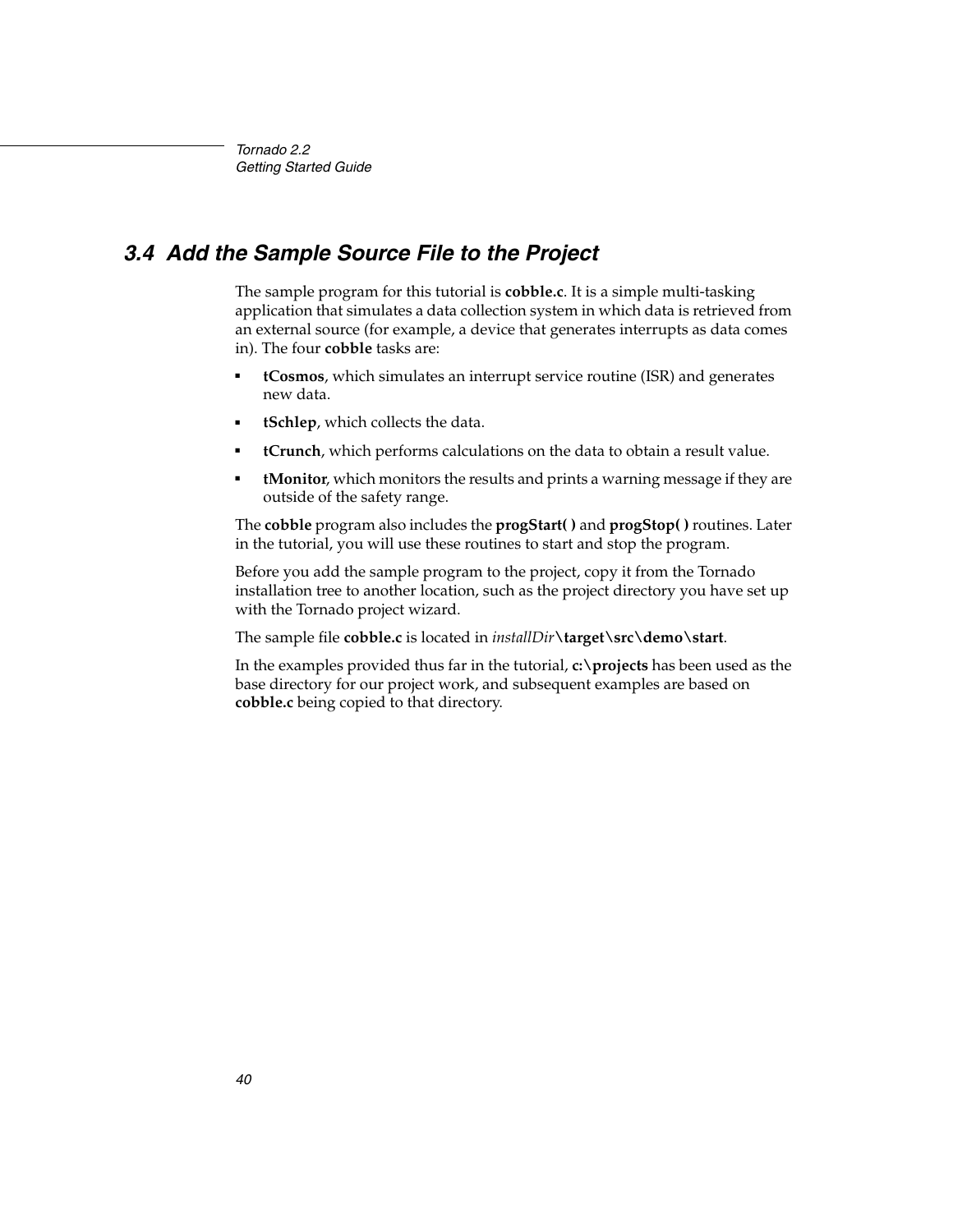After you have copied **cobble.c** to another location, add it to the project. Select Add Files from the context menu in the File view of the workspace:

| <b>Workspace: lightning</b> |                                                                                                                                                                            |
|-----------------------------|----------------------------------------------------------------------------------------------------------------------------------------------------------------------------|
| Build Spec SIMNT gnu        |                                                                                                                                                                            |
| <b>B</b> lightning          |                                                                                                                                                                            |
| <b>Electric Contracts</b>   | Dependencies<br>Download 'gizmo.out'<br>Unload 'gizmo.out'<br>Remove 'gizmo.wpj'<br>Save 'qizmo.wpj' As<br>Rename 'gizmo.wpj'<br>Checkout gizmo, wpj<br>Checkin gizmo, wpj |
|                             | Build 'gizmo.out'<br>ReBuild All (gizmo.out)<br>Stop Build                                                                                                                 |
|                             | Add Files<br>Add Files from project                                                                                                                                        |
|                             |                                                                                                                                                                            |
| VxWorks Builds<br>Files     | Properties                                                                                                                                                                 |

Then use the file browser that appears to select **cobble.c**.

Open the Object Modules folder in the Files view so you can see the names of the object files that are built from the project:

| Workspace: lightning                                                                                                                                                  |
|-----------------------------------------------------------------------------------------------------------------------------------------------------------------------|
| Build Spec SIMNT gnu                                                                                                                                                  |
| ⊟… <mark>[</mark> 0 lightning<br>d— 2 gizmo Files<br>cobble.c<br>ſΞ<br>External Dependences<br>Object Modules MMY Tgnu]<br>Ėŀ<br>$\bullet$ cobble.o<br>L. O gizmo.out |
| VxWorks   Builds<br>Files                                                                                                                                             |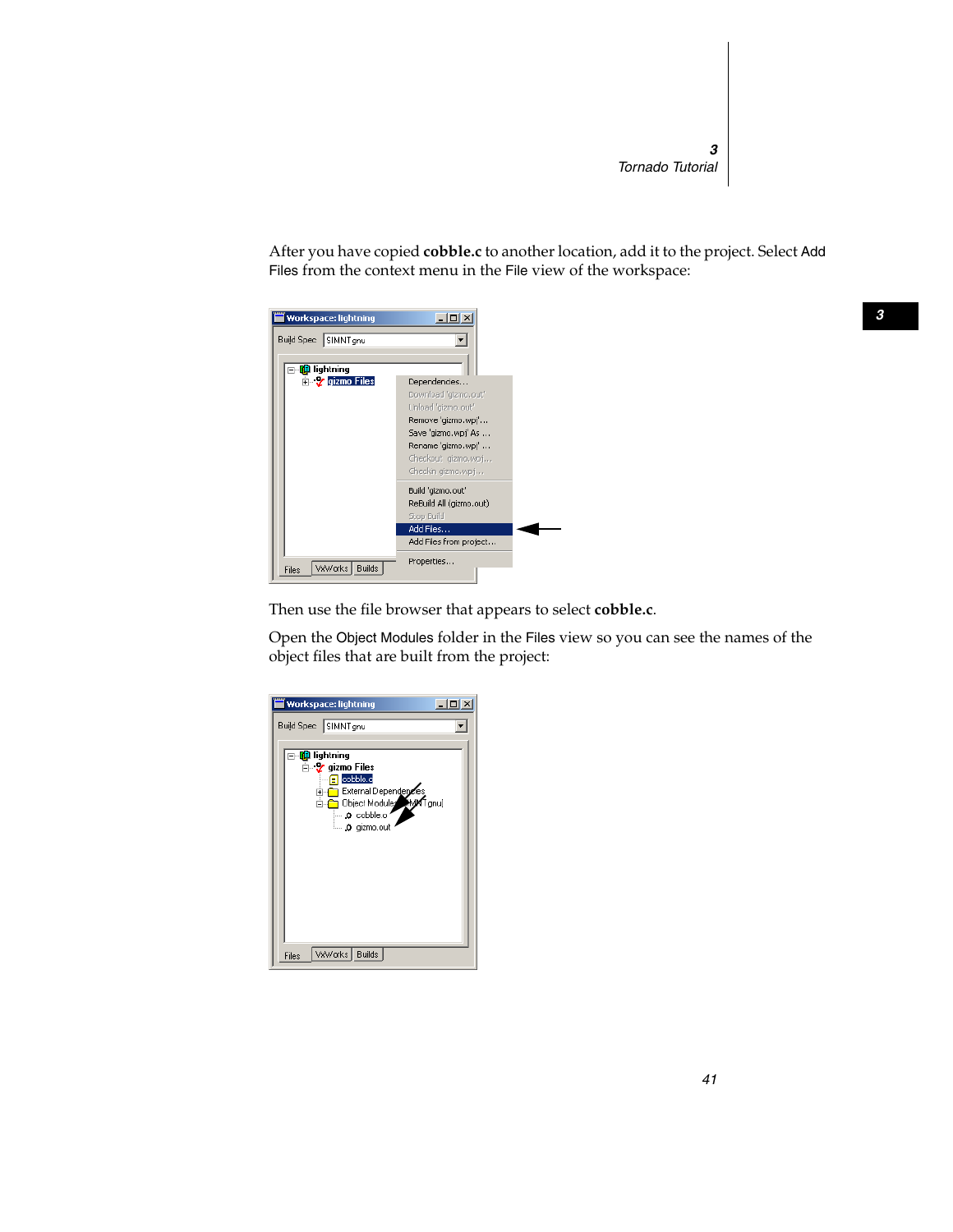The Tornado project facility automatically creates the file *projectName***.out** as a single, partially linked module when a project is built. It comprises all of the individual object modules in a downloadable application project, and provides for downloading them all to the target simultaneously.

#### *3.5 Build the Project*

To review the default build settings defined when you created the project, select the Builds tab on the Workspace window, open the gizmo Builds folder, and double-click on the default build name (for example, SIMNTgnu).

The properties sheet for the build appears, which you can use to review makefile rules and macros, as well as the compiler, assembler, and linker options used for the build.

When you display the C/C++ compiler page, you will note that the Include debug info checkbox is selected by default. This selection ensures that optimization is turned off when the project is compiled with debug information:

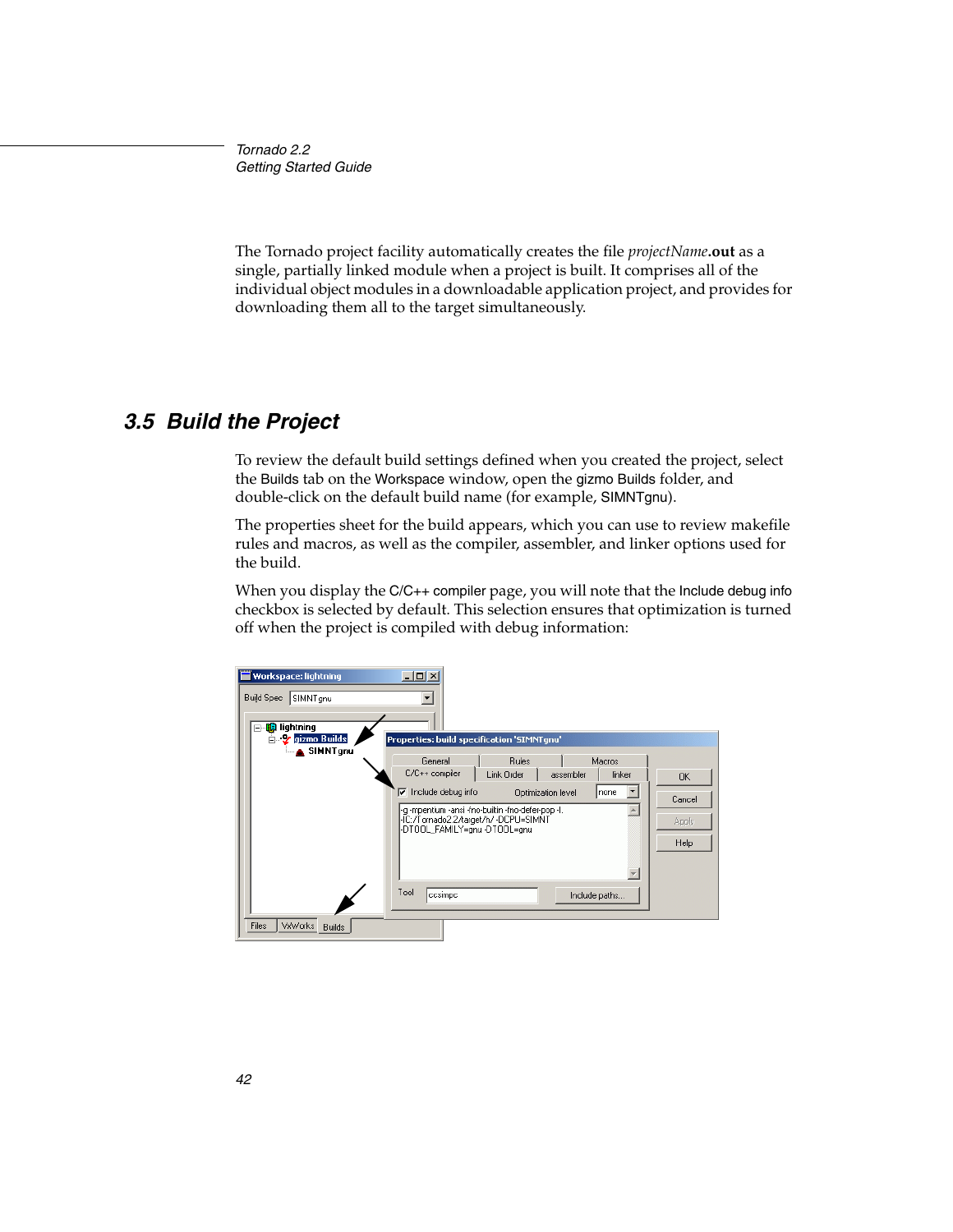Close the property sheet by clicking on the Cancel button.

Build the project by selecting Build 'gizmo.out' from the context menu:

| <b>Workspace: lightning</b><br>Build Spec SIMNT gnu              |                                                                                        |
|------------------------------------------------------------------|----------------------------------------------------------------------------------------|
| <b>B</b> lightning<br>⊟… 2⁄ gizmo Builds<br>SIMNT <sub>gnu</sub> | Open 'SIMNTgnu'<br>Delete 'SIMNTgnu'<br>Set 'SIMNTgnu' as Active Build<br>Dependencies |
|                                                                  | Build 'gizmo.out'<br>ReBuild All (gizmo.out)<br>Stop Build<br>New Build                |
| VxWorks<br><b>Files</b><br>Builds                                | Properties                                                                             |

The option Build '*projectName*.out' builds all project modules as a single, partially linked module that is optimal for downloading to a target.

Before Tornado builds the project, the Dependencies dialog box warns you that makefile dependencies have not been calculated for **cobble.c**:



Click OK to continue.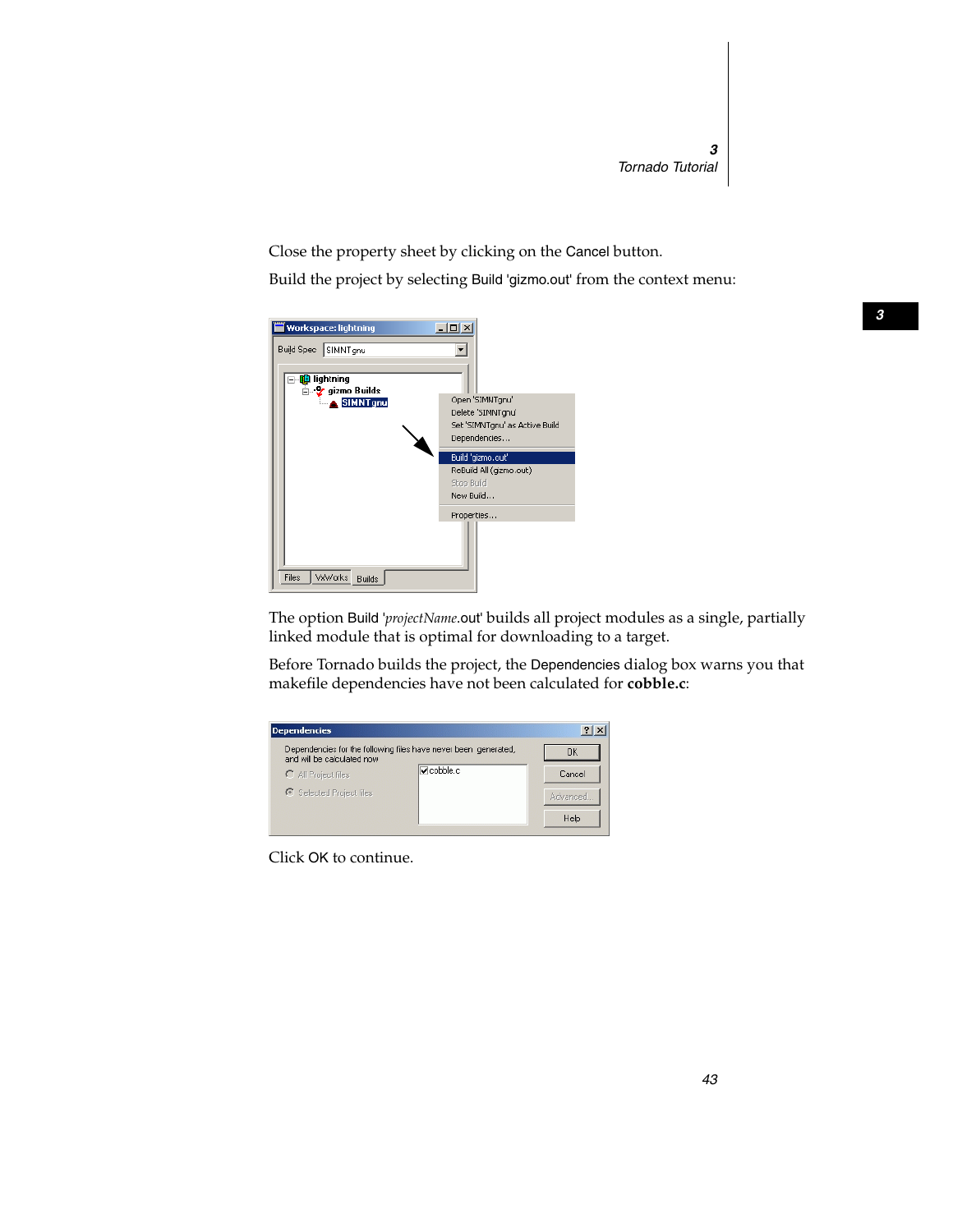Tornado calculates makefile dependencies and proceeds with building the project. If any external dependencies are found, they are automatically included in the project and listed in the External Dependencies folder in the Files view of the workspace.

The build output window displays any errors and warnings. In this case, there are none:



Close the Build Output window with the window control.

# *3.6 Download the Project to the VxWorks Target Simulator*

You can download your project from the Files view of the workspace, and start the integrated simulator, all as part of the same process.

First display the Files view of the workspace window.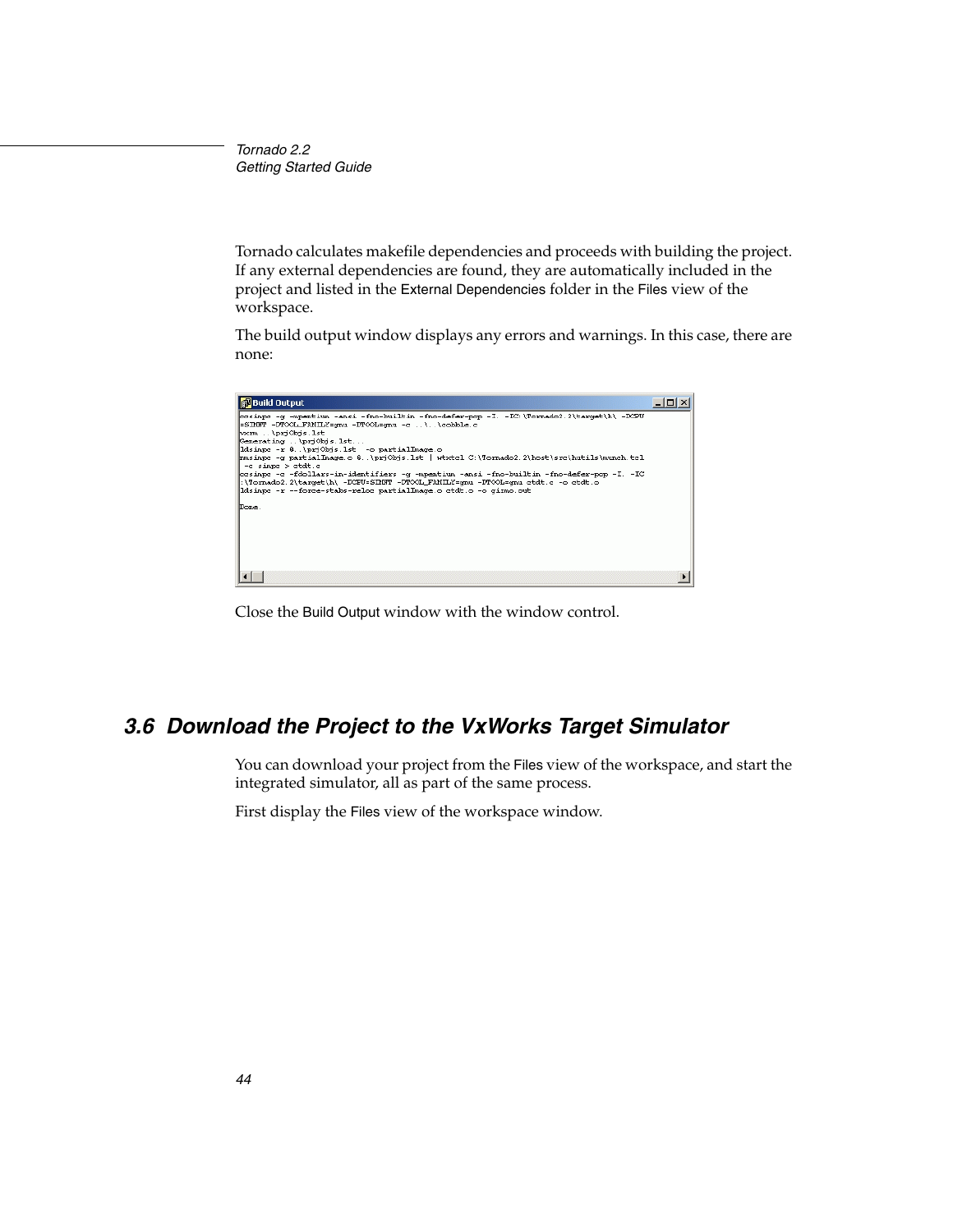Then select the project folder name with the right mouse button and select the Download 'gizmo.out' option from the context menu:

| <b>Workspace: lightning</b>                                                                                                              |                                                                                                                                                      |
|------------------------------------------------------------------------------------------------------------------------------------------|------------------------------------------------------------------------------------------------------------------------------------------------------|
| <b>Build Spec</b><br>SIMNT <sub>anu</sub>                                                                                                |                                                                                                                                                      |
|                                                                                                                                          |                                                                                                                                                      |
| lightning<br>mo<br><b>Z</b> gizmo Files<br>cobble.c<br>E<br>External Dependencies<br>田<br>Object Modules [SIMNTgr]<br>$\bullet$ cobble.o | Dependencies<br>Download 'gizmo.out'<br>Remove 'gizmo.wpj'<br>Save 'qizmo.wpj' As<br>Rename 'qizmo.wpj'<br>Checkout gizmo, wpj<br>Checkin gizmo, wpj |
|                                                                                                                                          | Build 'gizmo.out'<br>ReBuild All (gizmo.out)<br>Stop Build<br>Add Files<br>Add Files from project                                                    |
| VxWorks   Builds<br>Files                                                                                                                | Properties                                                                                                                                           |

Tornado prompts you to start a simulator:

| Tornado |                                                                                                         |
|---------|---------------------------------------------------------------------------------------------------------|
|         | This project is built for a simulator toolchain.<br>No simulator is currently running. Start simulator? |
|         | Nn                                                                                                      |

Click Yes to continue.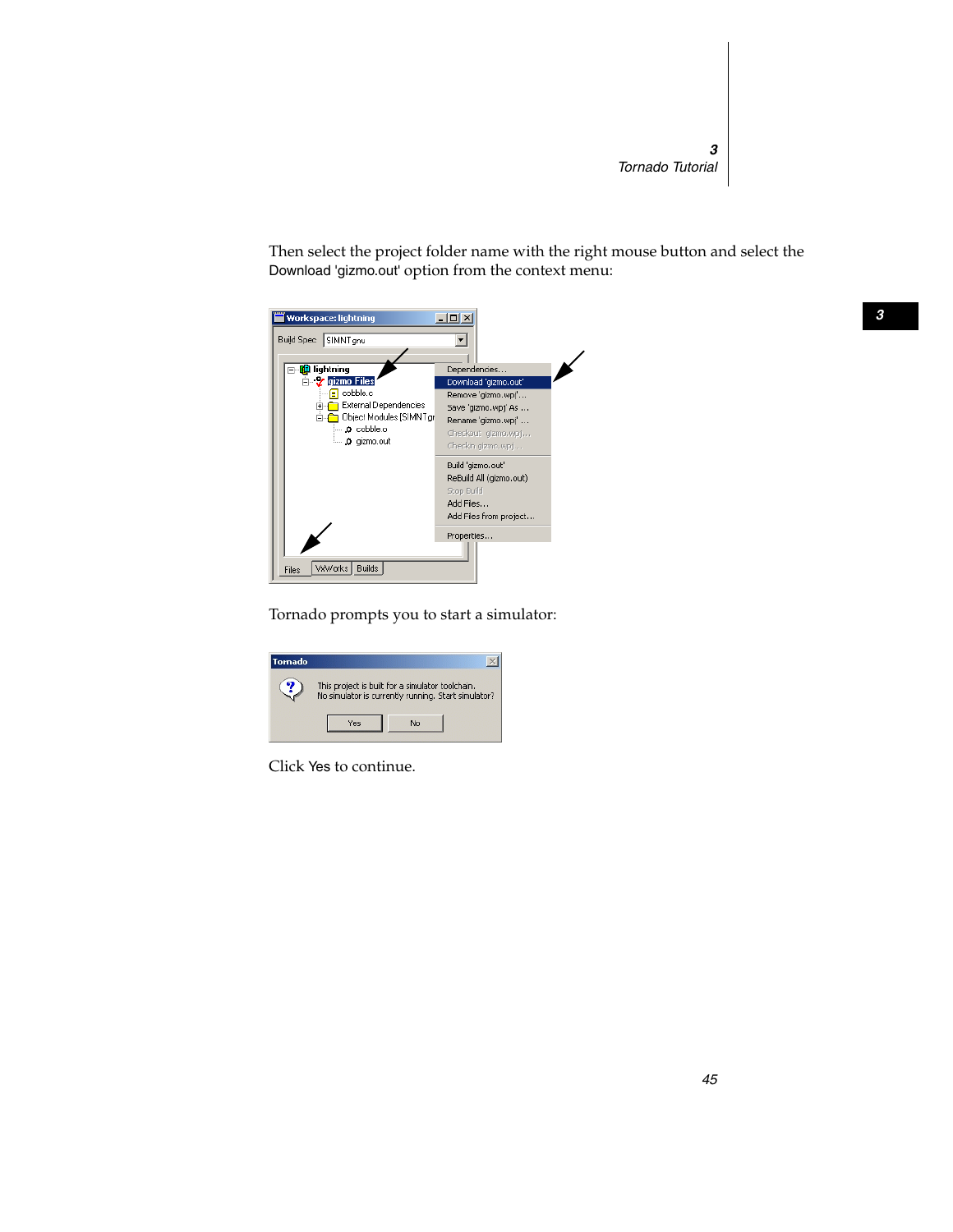The VxSim dialog box appears:

| <b>VxSim-Lite Launch: Select Image and Options</b>                                                                                                                                                                                                            |  |  |
|---------------------------------------------------------------------------------------------------------------------------------------------------------------------------------------------------------------------------------------------------------------|--|--|
| VxWorks Image                                                                                                                                                                                                                                                 |  |  |
| The 'VxSim-Lite' Simulator is installed, including a<br>fully-operational version of WindView for VxSim-Lite. A<br>complete version of VxSim which adds networking capabilities<br>is available separately, as is WindView support for additional<br>targets. |  |  |
| Select the executable VxWorks image to be launched:                                                                                                                                                                                                           |  |  |
| G Standard simulator                                                                                                                                                                                                                                          |  |  |
| C. Custom-built simulator<br>Browse                                                                                                                                                                                                                           |  |  |
| C:\Tomado2.2\target\config\simpc\vxWorks.exe<br>Image:                                                                                                                                                                                                        |  |  |
| Launch Options                                                                                                                                                                                                                                                |  |  |
| Processor no.: (0-15) 0<br>(Not configurable for VxSim-Lite)                                                                                                                                                                                                  |  |  |
| Memory Size (bytes) 2000000                                                                                                                                                                                                                                   |  |  |
| OK<br>Cancel<br>Help                                                                                                                                                                                                                                          |  |  |

Leave Standard Simulator selected, and click OK to continue.

The target simulator window opens, and Tornado prompts you to start a target server. Click OK in the VxSim-Lite Launch dialog to continue:

| <b>DE VxSimO</b>                                                                                                                                                                                                              | $ $ $ $ $ $ $ $ $ $ $\times$                                                                                                                                          |
|-------------------------------------------------------------------------------------------------------------------------------------------------------------------------------------------------------------------------------|-----------------------------------------------------------------------------------------------------------------------------------------------------------------------|
| VxWorks                                                                                                                                                                                                                       |                                                                                                                                                                       |
| Copyright 1984-2002 Wind River Systems, Inc.<br>CPU: VxSim for Windows<br>Runtime Name: VxMorks<br>Runtime Version: 5.5<br>BSP version: 1.2/1<br>Created: May 3 2002, 22:41:20<br>WDB Comm Type: WDB_COMM_PIPE<br>WDB: Ready. |                                                                                                                                                                       |
|                                                                                                                                                                                                                               | ? X <br><b>VxSim-Lite Launch: Launch Target Server</b><br>– Target Server-<br>A Target Server named "vxsim@ala-tau" is required and will be<br>started.<br>Details >> |
|                                                                                                                                                                                                                               | OK.<br>Cancel<br><b>Help</b>                                                                                                                                          |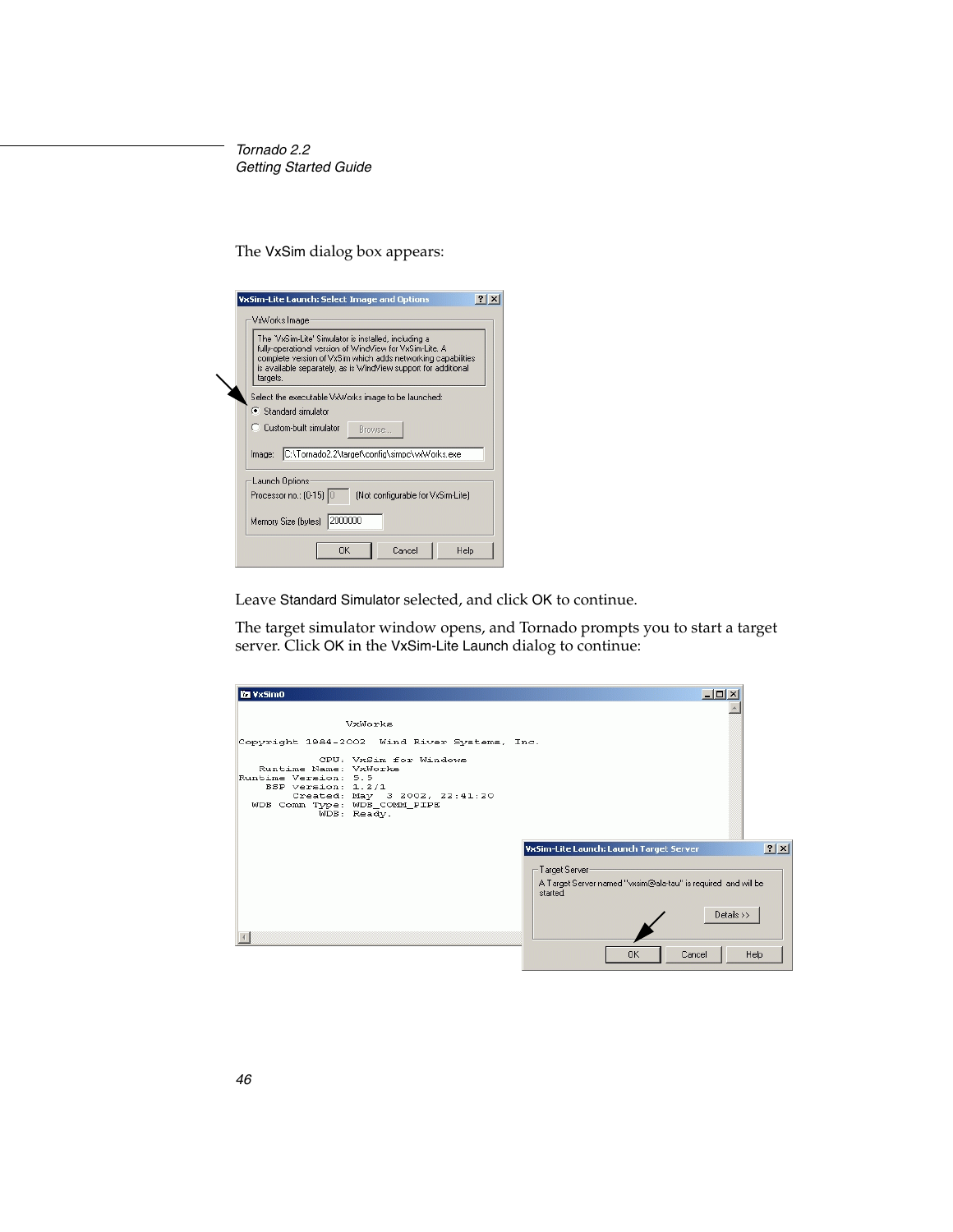$\rightarrow$ 

**NOTE:** Only one instance of the integrated VxWorks target simulator (VxSim-Lite) can be run at a time. To stop the simulator, close the VxWorks Simulator window.

A target server manages all communication between Tornado host tools, such as the debugger, and the target. The convention for target server names is *targetName*@*hostName*. In this example, the name of the target is vxsim (the default for the integrated simulator), and the name of the PC host is ala-tau.

The name of the target server is displayed in the Tornado launch toolbar:



The toolbar includes buttons for starting Tornado tools such as the browser, shell, and debugger. The buttons are activated when the target server is started.

 $\rightarrow$ **NOTE:** Both the browser button and the shell button both have the letter **i** in them, which may be confusing. The **i** in the shell button follows the **->** shell command prompt, where it is a shell command that displays target system information. The **i** in the browser button stands for *information* about the target.

## *3.7 Run the Application from the Tornado Shell*

Before you run an application, it is often useful to configure and start the Tornado debugger, so that the debugger can respond automatically to any program exception.

The Tornado debugger (CrossWind) combines the best features of graphical and command-line debugging interfaces. The most common debugging activities, such as setting breakpoints and controlling program execution, are available through convenient point-and-click interfaces. Similarly, program listings and data-inspection windows provide an immediate visual context for the crucial portions of your application.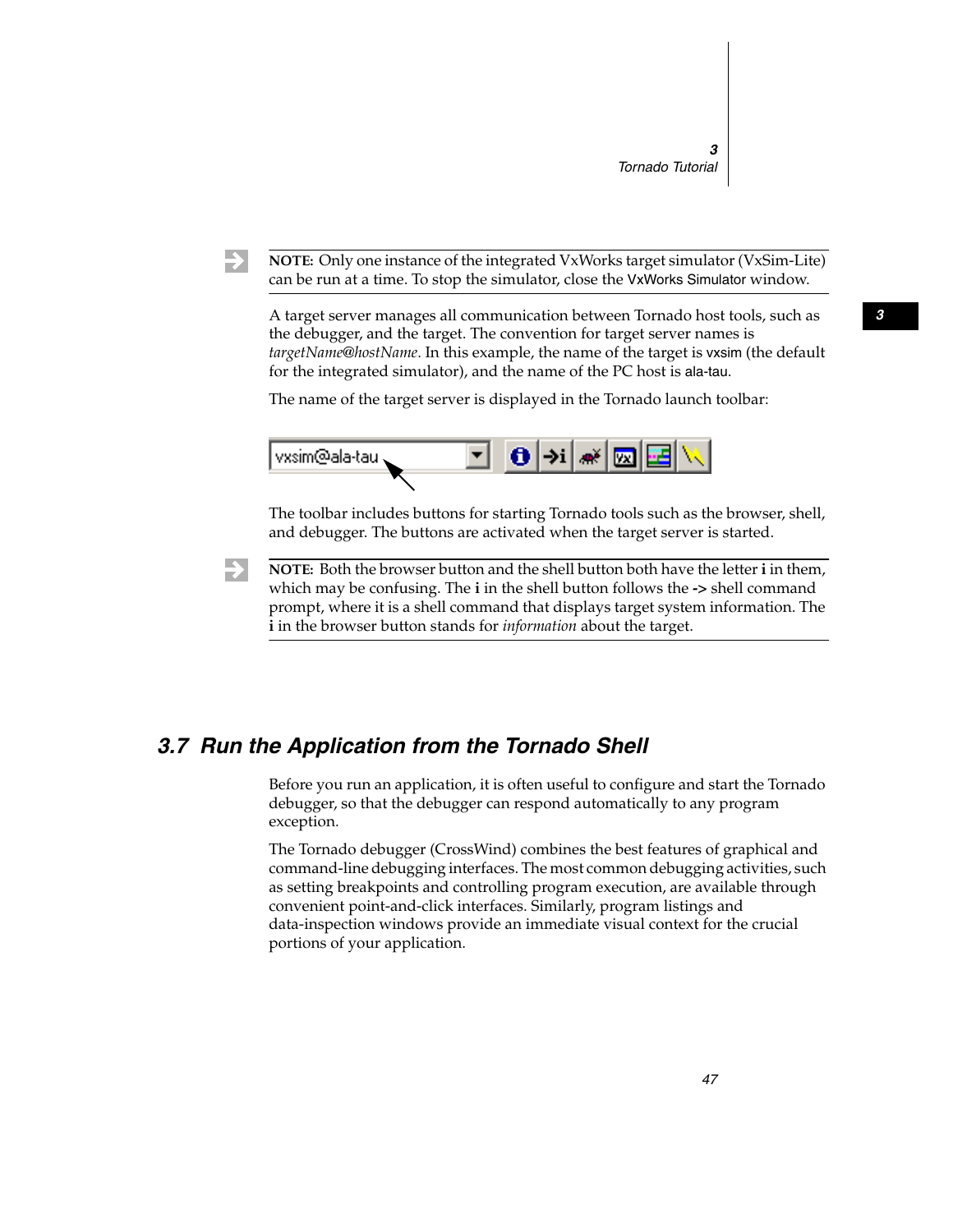To configure the debugger, select Tools>Options>Debugger from the main Tornado window. When the Options dialog appears, select Always under Auto attach to tasks, so that the debugger will automatically attach to a task when an exception occurs:

| $?$ $\times$<br><b>Options</b>                                                                                                                                                                    |
|---------------------------------------------------------------------------------------------------------------------------------------------------------------------------------------------------|
| Download External Editor   Project   Version Control   Fonts/Colors   Debugger   Ti 1   ▶<br>General:<br>□ Docking views<br>$\Box$ Hexadecimal display<br>■ Always halt after attaching to a task |
| Memory Window<br>Auto attach to tasks.<br>C Never<br>Hex/ASCII<br>Format:<br>C Only if not already attached<br>Size:<br>Byte<br>C Always<br>Always refresh on debugger stop                       |
| Cancel<br>0K<br>Help                                                                                                                                                                              |

Click OK to continue. For more information, see the *Tornado User's Guide: Debugger*.

To start the debugger, use the debugger button  $\mathbf{a}$  in the Tornado launch toolbar. The back trace and variables windows open (you may close them), and the status line at the bottom of the main Tornado window announces that the debugger is running:



The Tornado shell (also known as WindSh) is a C-language command interpreter that allows you to invoke any routine from the shell command line that has been downloaded to the target. The shell also includes its own set of commands for managing tasks, accessing system information, debugging, and so on.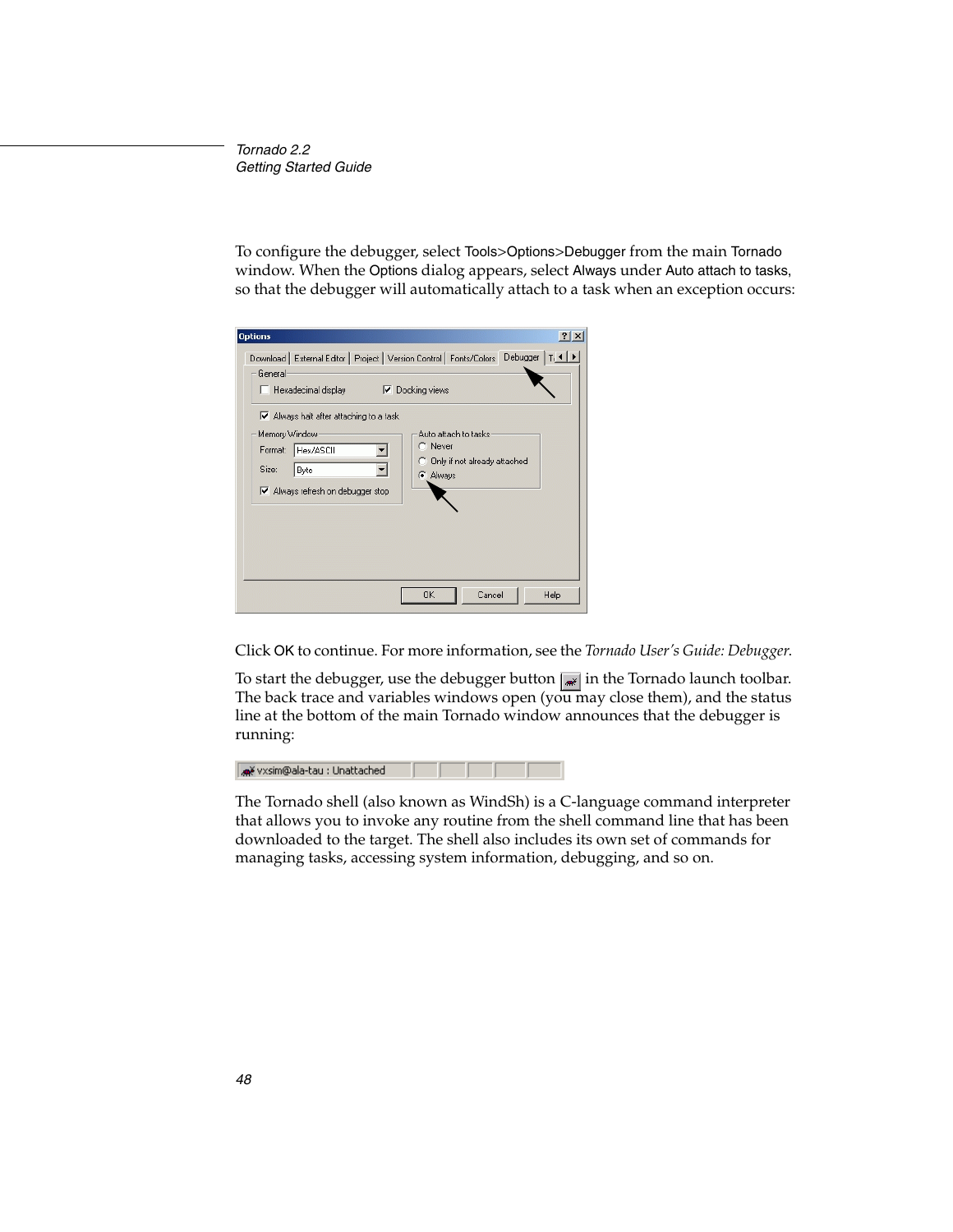You can run the program from the shell command line. To start a shell, click the shell button  $|\rightarrow i|$ .

When the shell window opens, run the program by entering the name of the main routine, **progStart**, at the command line:



# *3.8 Examine Target Memory Consumption*

The Tornado browser is a system-object viewer that is a graphical companion to the Tornado shell. The browser provides display facilities to monitor the state of the target system, including summaries of active tasks, memory allocation, and so on.

To start the browser, click the browser button  $\theta$  in the Tornado launch toolbar.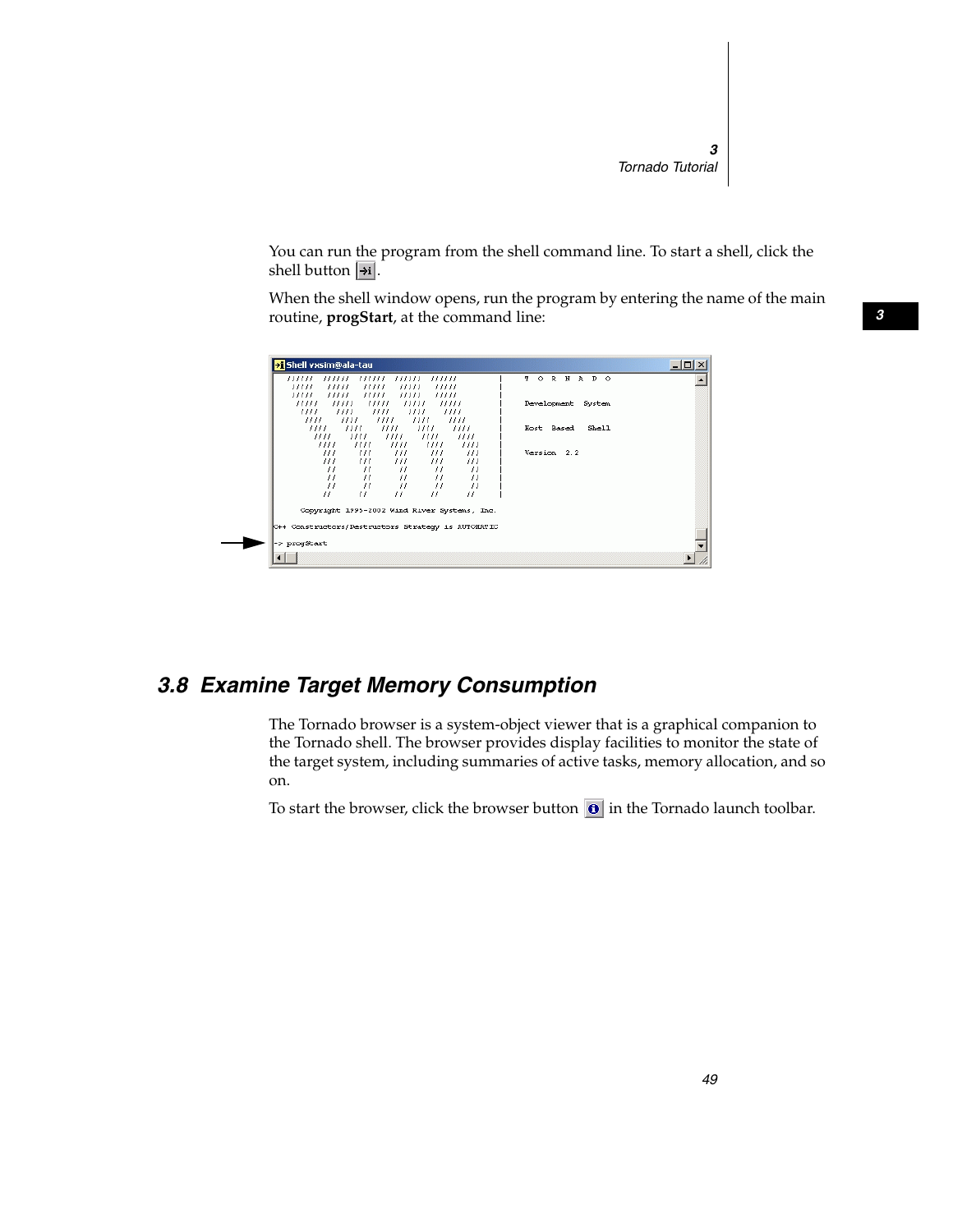When the browser appears, Select Memory Usage from the drop down list and click the periodic refresh button  $\mathcal{O}$ . This will update the display every few seconds, and you will note that **cobble.c** has a voracious appetite for memory:

| Browser vxsim@ala-tau |        |                           |                               |                     |  |
|-----------------------|--------|---------------------------|-------------------------------|---------------------|--|
| Memory Usage          |        |                           |                               |                     |  |
| 1304                  |        |                           |                               |                     |  |
| 237968                |        |                           |                               | 125000              |  |
| n                     |        |                           |                               | 1824992             |  |
|                       |        | . text                    | . data                        | .bss                |  |
| 0x3d8380<br>0x15e5838 | Total: | 211968<br>1172<br>213140  | 15360<br>20<br>15380          | 63708<br>n<br>63708 |  |
|                       | n      | videoxks.exe<br>gizmo.out | $\frac{1}{2}$ 0 $\frac{1}{2}$ |                     |  |

Stop the browser with the window control in the title bar.

## *3.9 Examine Task Activity*

WindView is the Tornado logic analyzer for real-time applications. It is a dynamic visualization tool that provides information about context switches, and the events that lead to them, as well as information about instrumented objects such as semaphores, message queues, and watchdog timers.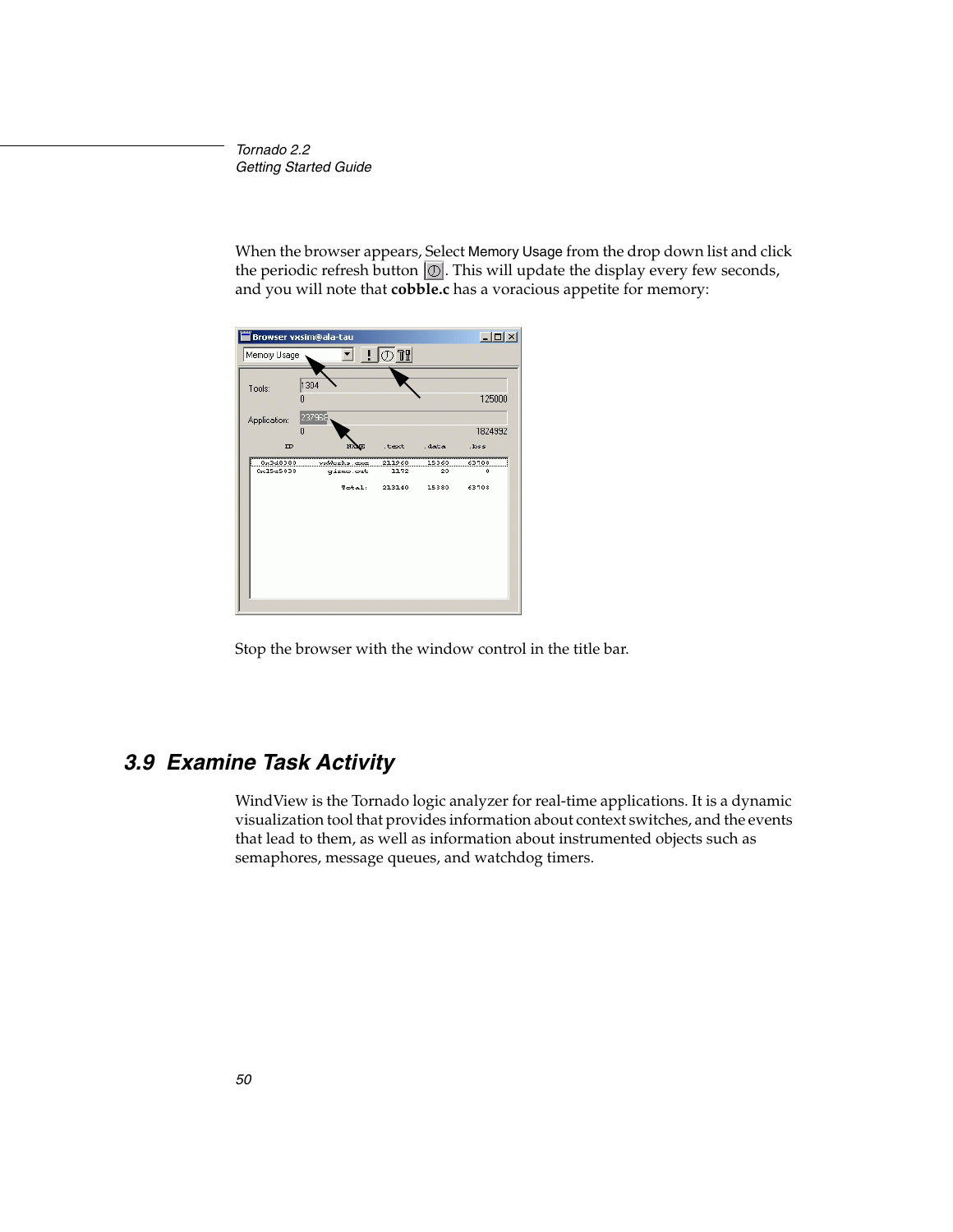Click the WindView button  $\Box$  in the Tornado launch toolbar to display the WindView Control window. The WindView Collection Configuration dialog box also appears. Select Additional Instrumentation from the drop-down list and click OK:

|                                                                                       | <b>WindView Control (vxsim@ala-tau)</b>                                                                | $-10x$ | <b>Collection Configuration</b>                                                                                                  | ? X    |
|---------------------------------------------------------------------------------------|--------------------------------------------------------------------------------------------------------|--------|----------------------------------------------------------------------------------------------------------------------------------|--------|
| $\circ$ 0 0 0 0<br>駋<br>Attribute                                                     | Value                                                                                                  |        | Events<br><b>Base Events</b><br>Additional Instrumentation                                                                       |        |
| <b>Base Events</b><br>Additional Events<br>Upload Mode<br>Upload Path<br>Event Buffer | Additional Instrumentation<br>taskLib semLib msqQLib wdLib even<br>Deferred<br>Direct to Graph<br>None |        | Additional Instrumentation<br>l⊽taskLib<br>l⊽semLib<br><b>⊽</b> msqQLib<br>l⊽wdLib<br>lyeventLib<br>1memLib<br>siaLib<br>1netLib |        |
|                                                                                       |                                                                                                        |        | Properties<br>Reset<br>0K                                                                                                        | Cancel |

To begin data collection, click the GO button  $\Box$  in the WindView Control window.

**NOTE:** Except where otherwise specified, the default configuration of WindView is used for this exercise. If WindView settings have been changed during another session, the behavior may vary from the description below.

Wait a few seconds, and then click the update button  $\lceil \cdot \cdot \rceil$  in the WindView Control window to update the status of data collection:



 $\rightarrow$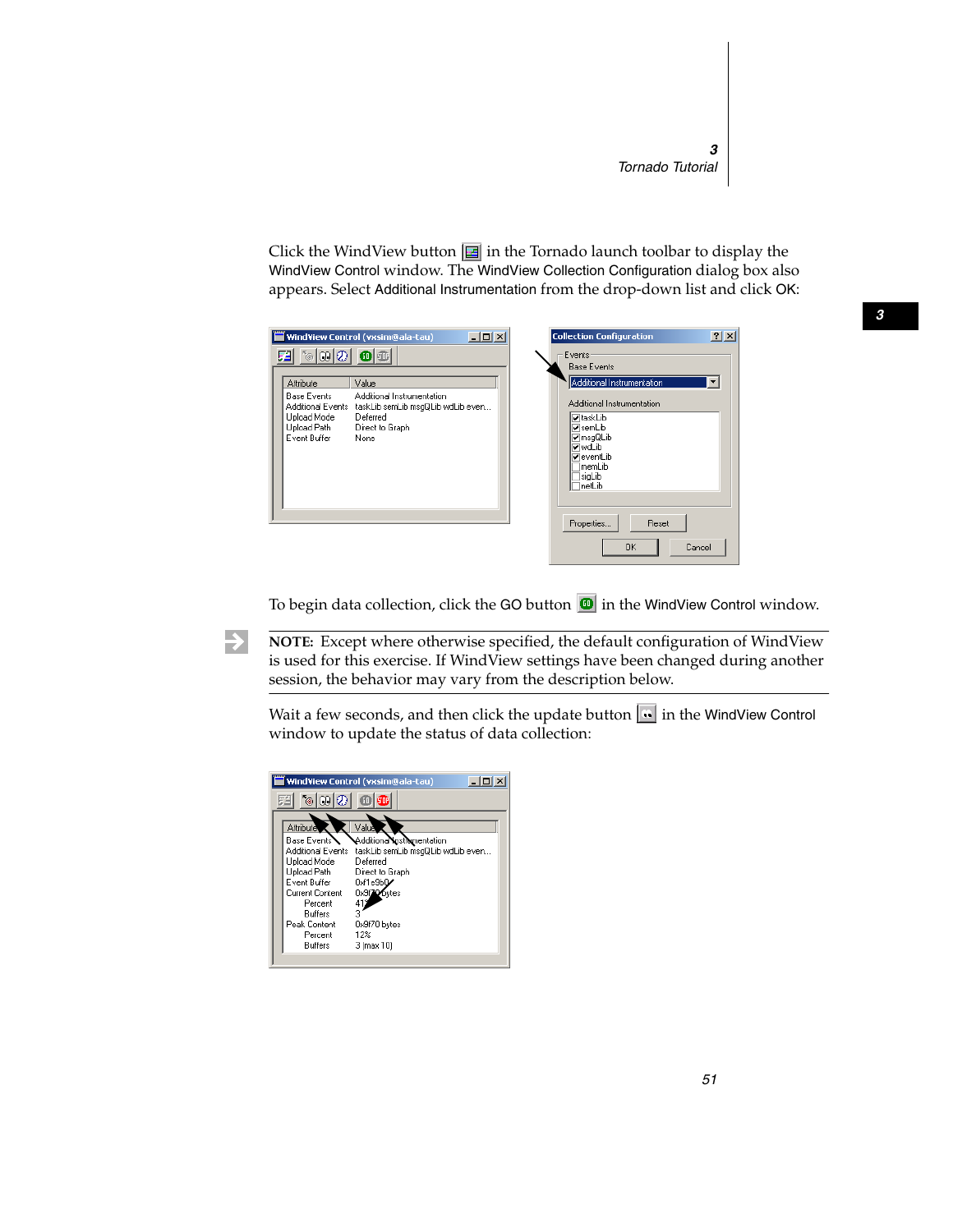When the Buffers value listed under Current Content reaches at least two, click the Stop button  $\mathbf{w}$  to end data collection.

You may notice a certain sluggishness in your machine's performance, which is due to the sample program's runtime misbehavior on the integrated simulator.

Before you upload the WindView data from the simulator target to the host, stop the sample program by entering **progStop** at the shell command line.

Then use the upload button  $\delta$  to upload the data. A view graph is displayed while the data is uploaded.

When you maximize the view graph window, the data display should look something like the following:<sup>1</sup>



You can use the zoom buttons  $\mathbf{Z} \mathbf{z}$  on the WindView toolbar to enlarge or decrease the size of the scope of the display, and scroll bar at the bottom of the view graph to display the rest of the data. (The zoom  $100\%$  button **z** displays all of the

<sup>1.</sup> The color of the view graph display can be changed with Tools>WindView>Options.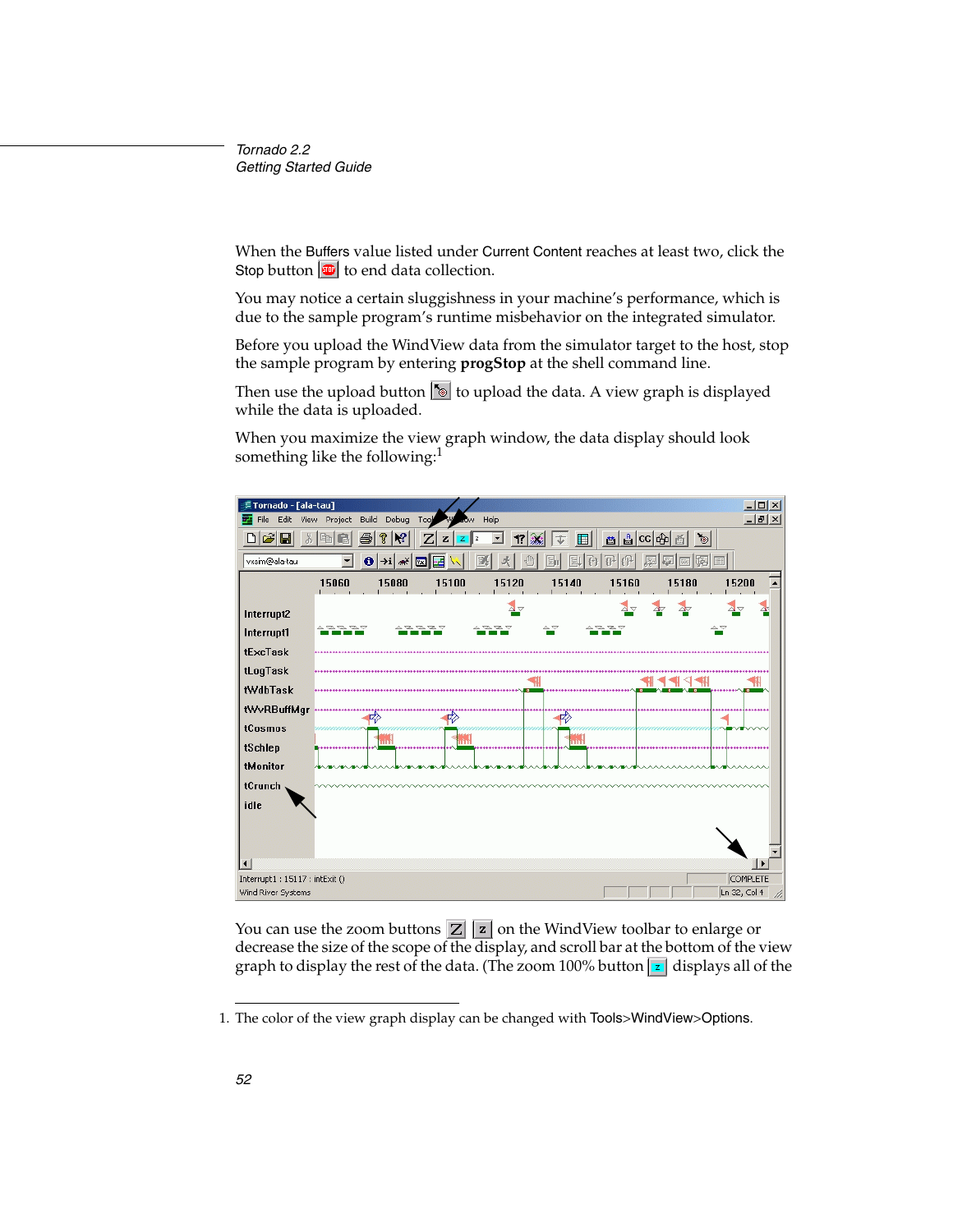data at once.) The flag-shaped icons indicate semaphore gives and takes. The horizontal lines indicate task states (executing, pending, ready, and so on). For information about the meaning of the WindView icons, select Help>WindView Help>Legend.

Note that **tCrunch**, the task that processes data and removes nodes from a linked list, never runs.

Close the view graph and click No in response to the dialog that prompts you to save the data with: Save changes to *hostName*?

Close the WindView Control window as well.

#### *3.10 Fix Task Priorities and Find the Next Bug*

Open the source code in the editor by double-clicking on **cobble.c** in the workspace Files view. Then find the **progStart( )**routine, where you'll discover that **tCrunch** is assigned a lower priority (240) than **tMonitor**(230), which never allows it to run. As a consequence, data is never processed, and nodes are never deleted from the linked list.

Edit the source file to reverse the priorities between the two tasks:

- Change the 240 argument in the **taskSpawn( )** call for **tCrunch** to 230.
- Change the 230 argument in the **taskSpawn( )** call for **tMonitor** to 240.

Then save the file.

Use the context menu in the Files view of the workspace, select the ReBuild All (gizmo.out) option to rebuild the project. When it is done, close the Build Output window.

Then download the project to the target with the Download 'gizmo.out' option from the context menu.

 $\rightarrow$ **NOTE:** Do not forget to download the new **gizmo.out** to the target! And if you have stopped the debugger, restart it with the debugger button  $\mathbf{w}$ .

Start the program again from the Tornado shell with the command **progStart**.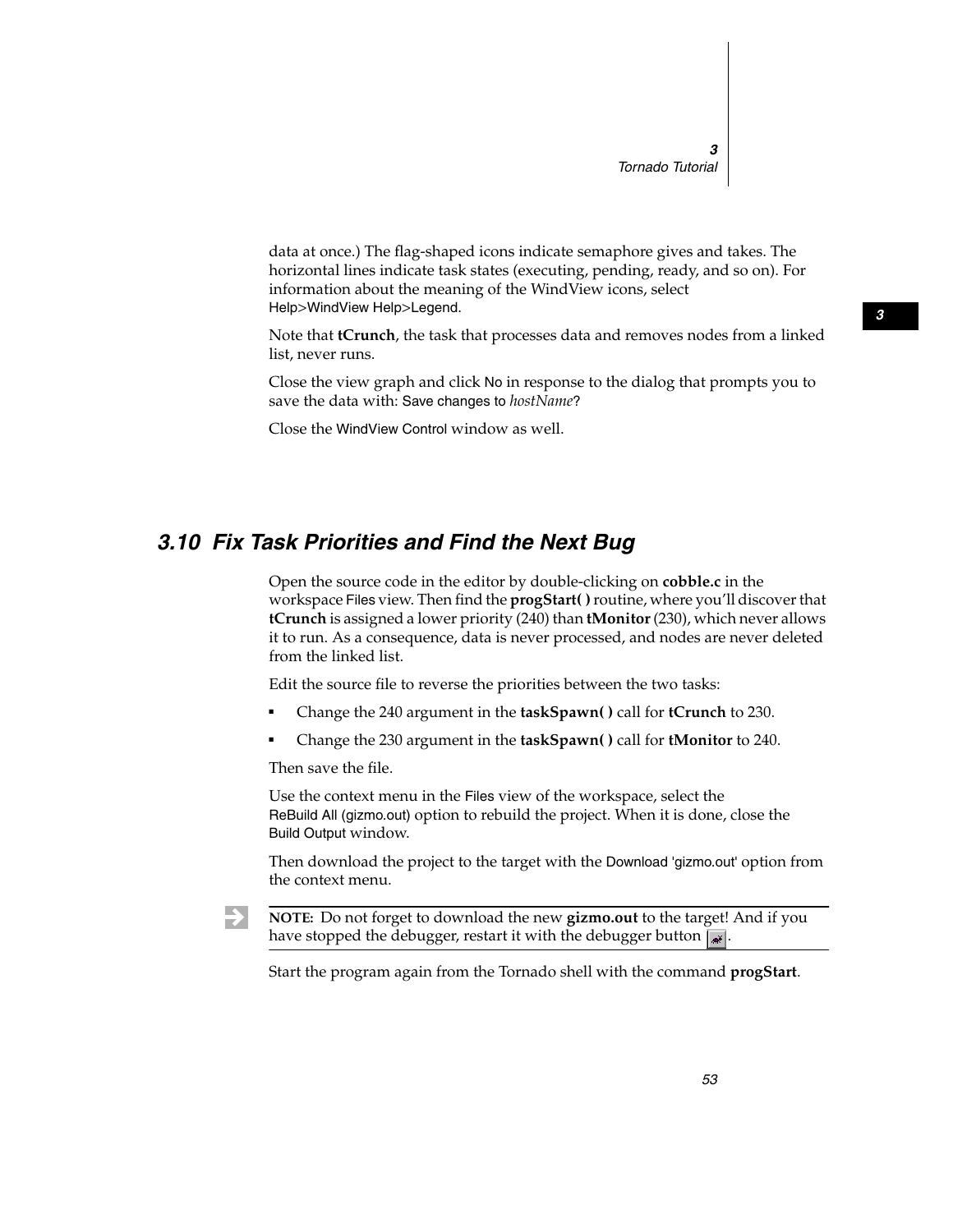

Both the simulator and shell windows soon announce an exception and the number of the task in which it occurred:

In addition, the debugger opens the editor window automatically with a context pointer marking the position in the **crunch( )** routine where the error was generated:

| sampleSum += pCurrHode->data;<br>div = pCurrNode->data;<br>nodeSerap ();                                                                                   |  |
|------------------------------------------------------------------------------------------------------------------------------------------------------------|--|
|                                                                                                                                                            |  |
| semGive (nodeListGuardSemId); /* release access to pCurrNode */                                                                                            |  |
| /* Oh! Woe! Errant exclamation point! */                                                                                                                   |  |
| if (!(pDiv = HULL) && (*pDiv != 0))<br>if $l$ (pDiv != NULL) && $(\uparrow_{\mathcal{D}}\text{Div}$ != 0)) $\uparrow$ /<br>$result = sampleSum / (*pDiv);$ |  |
| $sampleSum = 0;$<br>$/$ * Clean up for the next round. */<br>ь                                                                                             |  |

Before you proceed, reboot the target simulator: in the shell window, press **RETURN** to display the prompt, and enter **reboot**.

A message box announces that the target connection has been lost, and that the debugger is being stopped. Click OK.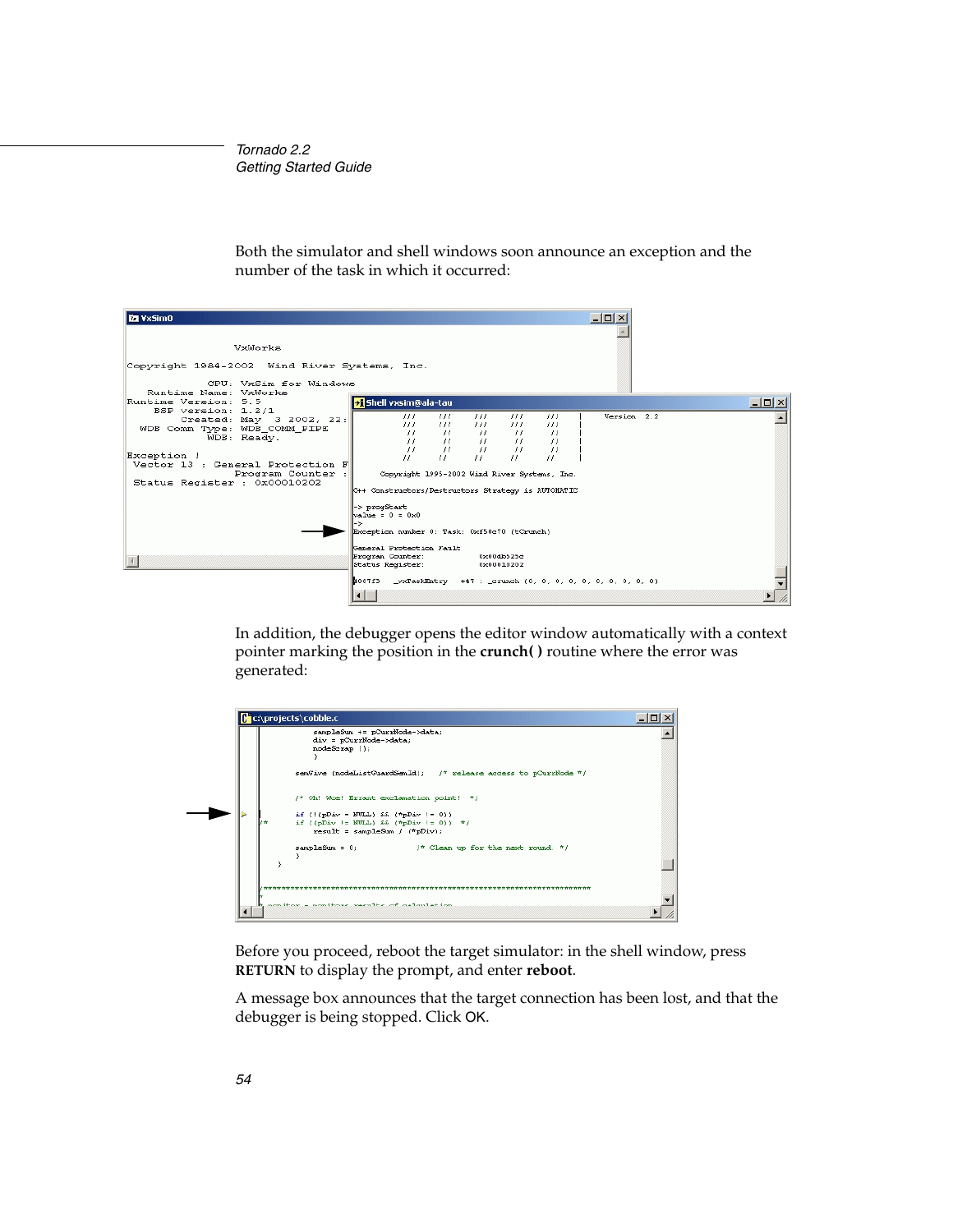If you use the **i** command in the shell window after you have rebooted the simulator, you see that only VxWorks system tasks are now running:

|                               | 1111.                      | 1111.            | 1111                                                                                               | 1111                             | ,,,,                             |                |             |             |              |  |
|-------------------------------|----------------------------|------------------|----------------------------------------------------------------------------------------------------|----------------------------------|----------------------------------|----------------|-------------|-------------|--------------|--|
|                               | III1                       | 1111             | 1111                                                                                               | 1111                             | 1111                             |                |             |             |              |  |
|                               | $\frac{1}{2}$              | III              | -111                                                                                               | $\frac{1}{2}$                    | -111                             |                | Version 2.2 |             |              |  |
|                               | $\frac{1}{2}$              | 777.             | $III$ $-$                                                                                          | -111                             | $\frac{1}{2}$                    |                |             |             |              |  |
|                               | $^{\prime\prime}$          | 77.              | $\mathcal{U}$                                                                                      | $^{\prime\prime}$                | $^{\prime}$                      |                |             |             |              |  |
|                               | $^{\prime}$                | $^{\prime}$      | $\mathcal{U}$                                                                                      | 77                               | $^{\prime}$                      |                |             |             |              |  |
|                               | $^{\prime}$<br>$^{\prime}$ | $^{\prime}$<br>Ħ | $^{\prime}$<br>$^{\prime\prime}$                                                                   | $^{\prime}$<br>$^{\prime\prime}$ | $^{\prime\prime}$<br>$^{\prime}$ |                |             |             |              |  |
|                               |                            |                  |                                                                                                    |                                  |                                  |                |             |             |              |  |
|                               |                            |                  | Copyright 1995-2002 Wind River Systems, Inc.<br>C++ Constructors/Destructors Strategy is AUTONATIC |                                  |                                  |                |             |             |              |  |
| -> i<br>NAME                  |                            | ENTRY            | TID                                                                                                | <b>PRI</b>                       | STATUS                           | $_{\text{PC}}$ | SP.         | ERRNO DELAY |              |  |
|                               |                            |                  | £78de0                                                                                             | $0$ PEND                         |                                  | 40814d         | f78ce0      | 0.          | 0            |  |
| tExcTask _excTask             |                            |                  | £732b0                                                                                             | $0$ PEND                         |                                  | 40814d         | f731b0      | 0           | 0            |  |
| tLogTask _logTask<br>tWdbTask | _udbTask                   |                  | £6∈668                                                                                             | 3 READY                          |                                  | 40814d         | f6e518      | 0.          | $\mathbf{0}$ |  |
| $value = 0 = 0x0$<br>l-> I    |                            |                  |                                                                                                    |                                  |                                  |                |             |             |              |  |

## *3.11 Fix the Last Bug and Take it for a Spin*

Open the **cobble.c** file in your editor by double-clicking on the file name in the Files view of the workspace window. Fix the source of the exception error in the **crunch( )** routine by using the commented code immediately below the division operation—or something more interesting. Save the file and close the Source view window.

Then use the context menu in the Files view of the workspace to select the ReBuild All (gizmo.out) option. When the build is done, close the Build Output window.

Download the application to the target with the Download 'gizmo.out' option from the context menu.

To be sure that everything is working, start the debugger with the debugger button  $\vert \bullet \rangle$ .

Start the program again from the Tornado shell with the command **progStart**.

Click on the Windview button  $\mathbf{E}$  to display the WindView Control window. Then click the GO button  $\bullet$  in the WindView Control window to begin data collection.

Wait a few seconds, and click the update button  $\mathbf{u}$  in the WindView Control window to update the status of data collection.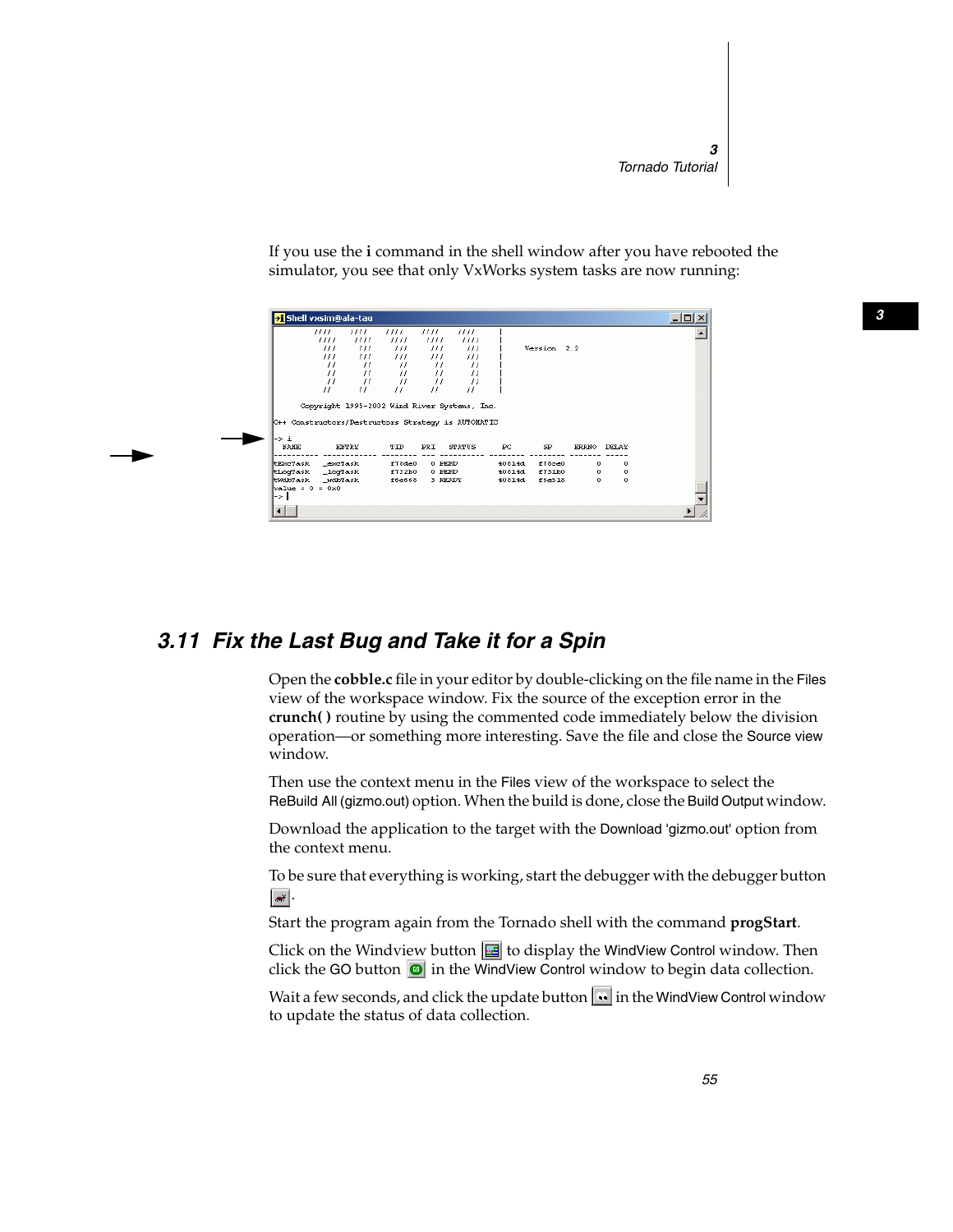When the Buffers value listed under Current Content reaches at least two, click the Stop button  $\boxed{\bullet}$  to end data collection.

Then use the upload button  $\delta$  to upload the data. A view graph is displayed while the data is uploaded.

Maximize the view graph window and scroll through the WindView data. You should find that all tasks, including **tCrunch**, are running in an orderly manner, and the view graph data should look like the following:

| Fornado - [ala-tau]                                                                                                                                                    |                         |                                               |                |                                                               |              |                 | $\Box$ D $\times$ |
|------------------------------------------------------------------------------------------------------------------------------------------------------------------------|-------------------------|-----------------------------------------------|----------------|---------------------------------------------------------------|--------------|-----------------|-------------------|
| Edit<br>File<br>View                                                                                                                                                   | <b>Build</b><br>Project | Debug<br>Tools                                | Window<br>Help |                                                               |              |                 | $\frac{1}{2}$     |
| c) di<br>P,<br>$\mathbf{F}$<br>립CC 46 조<br>ð<br>B.<br>$\bullet$<br>$\mathbf{Z}$<br>17<br>田<br>G<br>邑<br>$\mathbf{z}$<br>Ж<br>$\mathbf{2}$<br>$\blacktriangledown$<br>z |                         |                                               |                |                                                               |              |                 |                   |
| 國園<br>圆<br>$ 0 \rightarrow i $<br>圆<br>vxsim@ala-tau<br>M<br>₾<br>E<br>▼<br>к<br>55<br>欧                                                                               |                         |                                               |                |                                                               |              |                 |                   |
|                                                                                                                                                                        | 8260                    | 8270<br>8280                                  | 8290<br>8300   | 8310                                                          | 8320<br>8330 | 8340<br>8350    | 8370<br>8360      |
| Interrupt2                                                                                                                                                             |                         |                                               |                |                                                               |              |                 |                   |
| Interrupt1                                                                                                                                                             | P P P P                 | $\mathbb{Z} \mathbb{Z} \mathbb{Z} \mathbb{Z}$ |                | $\mathcal{L} \mathcal{L} \mathcal{L} \mathcal{L} \mathcal{L}$ | △            | $Z$ $Z$ $Z$ $Z$ |                   |
| tExcTask                                                                                                                                                               |                         |                                               |                |                                                               |              |                 |                   |
| tLogTask                                                                                                                                                               |                         |                                               |                |                                                               |              |                 |                   |
| <b>tWdbTask</b>                                                                                                                                                        |                         |                                               |                |                                                               |              |                 |                   |
| tWvRBuffMgr                                                                                                                                                            | ₽2                      |                                               | 42             |                                                               | 必            | ⊅               |                   |
| tCosmos                                                                                                                                                                |                         |                                               |                |                                                               |              |                 |                   |
| tSchlep                                                                                                                                                                |                         |                                               |                |                                                               |              | mm              |                   |
| tCrunch                                                                                                                                                                |                         |                                               |                |                                                               |              |                 |                   |
| tMonitor                                                                                                                                                               |                         |                                               |                |                                                               |              |                 |                   |
| idle                                                                                                                                                                   |                         |                                               |                |                                                               |              |                 |                   |
|                                                                                                                                                                        |                         |                                               |                |                                                               |              |                 |                   |
|                                                                                                                                                                        |                         |                                               |                |                                                               |              |                 |                   |
| $\overline{\bullet}$                                                                                                                                                   |                         |                                               |                |                                                               |              |                 | ▸                 |
| Interval [#8254 #8378] Duration (124#)                                                                                                                                 |                         |                                               |                |                                                               |              |                 | COMPLETE          |
| Wind River Systems                                                                                                                                                     |                         |                                               |                | we vxsim@ala-tau : Unattached                                 |              |                 | Ln 144, Col 4     |

You can check memory consumption once again with the browser by clicking the browser button  $\bullet$  in the Tornado launch toolbar.

When the browser appears, select Memory Usage from the drop-down list and click the browser's periodic refresh button  $\boxed{\circlearrowright}$ . Every few seconds the display will be updated.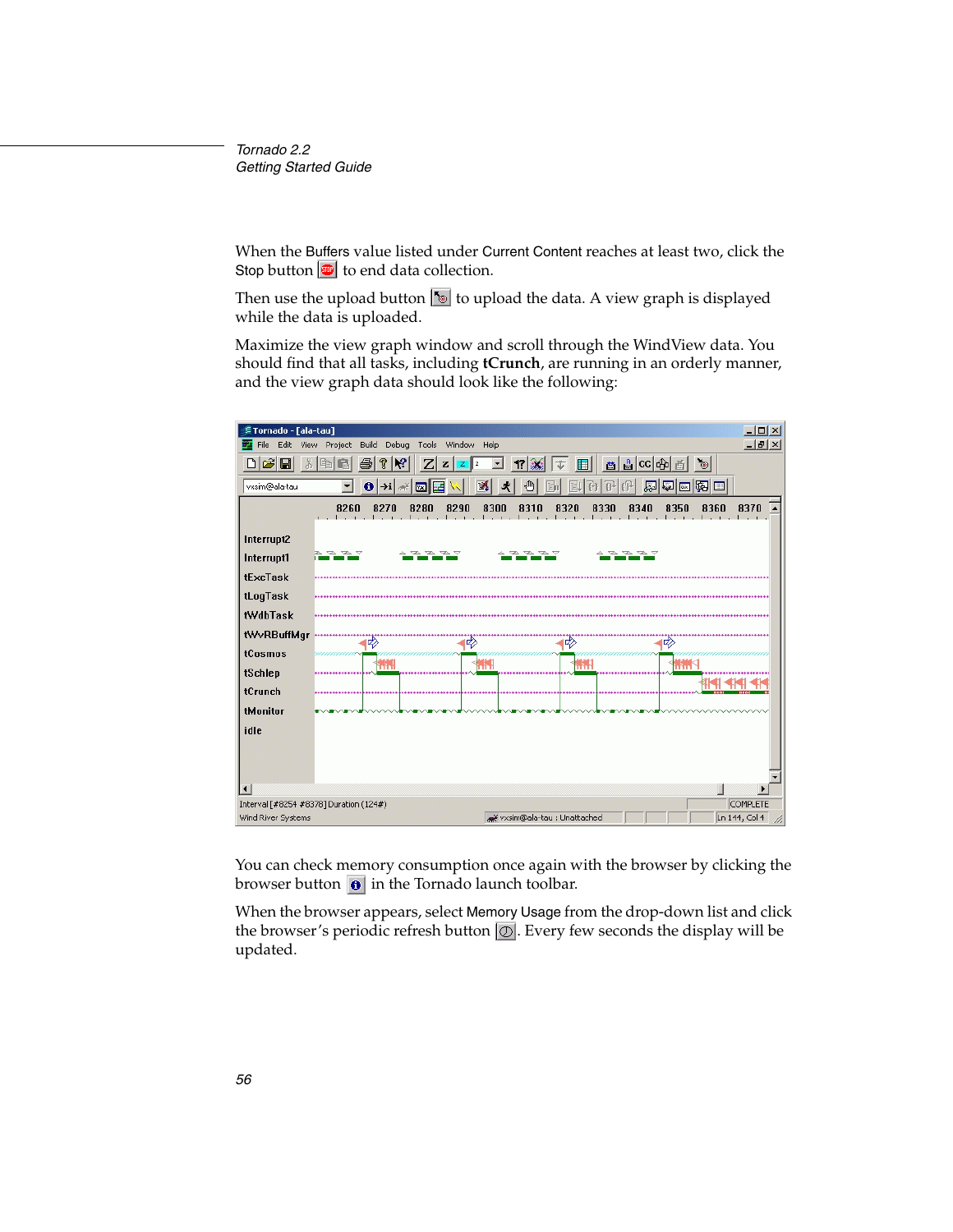| Browser vxsim@ala-tau |                                              |                |             | $ \Box$ $\times$      |
|-----------------------|----------------------------------------------|----------------|-------------|-----------------------|
| Memory Usage          | $\blacksquare$ $\blacksquare$ $\blacksquare$ |                |             |                       |
| Tools:                | 1300                                         |                |             |                       |
| n                     |                                              |                |             | 125000                |
| Application:          | 218496                                       |                |             |                       |
| n                     |                                              |                |             | 1824992               |
| $\mathbf{D}$          | NAME                                         | . text         | .data       | $_{\text{loss}}$      |
| 0x3d83e0<br>0x15f37b0 | vošilo zks. exce<br>gizmo.out                | 211968<br>1168 | 15360<br>20 | 63708<br>$\mathbf{0}$ |
|                       | $T 1:$                                       | 213136         | 15380       | 63708                 |
|                       |                                              |                |             |                       |
|                       |                                              |                |             |                       |
|                       |                                              |                |             |                       |
|                       |                                              |                |             |                       |
|                       |                                              |                |             |                       |
|                       |                                              |                |             |                       |
|                       |                                              |                |             |                       |

Notice that memory consumption fluctuates modestly within a constant range:

Moreover, output in the simulator window indicates that the program is humming along nicely, providing you with information about when it's hot and when it's not:

| <b>DE VxSimO</b>          | $   $ $  $ $\times$ $ $ |
|---------------------------|-------------------------|
|                           |                         |
| WARNING: HOT!             |                         |
| cool                      |                         |
| WARNING: HOT!             |                         |
| cool                      |                         |
| WARNING: HOT!             |                         |
| cool                      |                         |
| WARNING: HOT!<br>$\cos 1$ |                         |
| WARNING: HOT!             |                         |
| cool                      |                         |
| WARNING: HOT!             |                         |
| cool                      |                         |
| WARNING: HOT!             |                         |
| cool                      |                         |
| WARNING: HOT!             |                         |
| cool                      |                         |
| WARNING: HOT!             |                         |
| cool                      |                         |
| WARNING: HOT!             |                         |
| cool                      |                         |
| WARNING: HOT!             |                         |
| cool                      |                         |
| WARNING: HOT!             |                         |
| cool                      |                         |
|                           |                         |
| $\overline{4}$            |                         |
|                           |                         |

Stop the program by entering **progStop** at the shell command line.

Bye! Tschuess! Adieu!

*3*